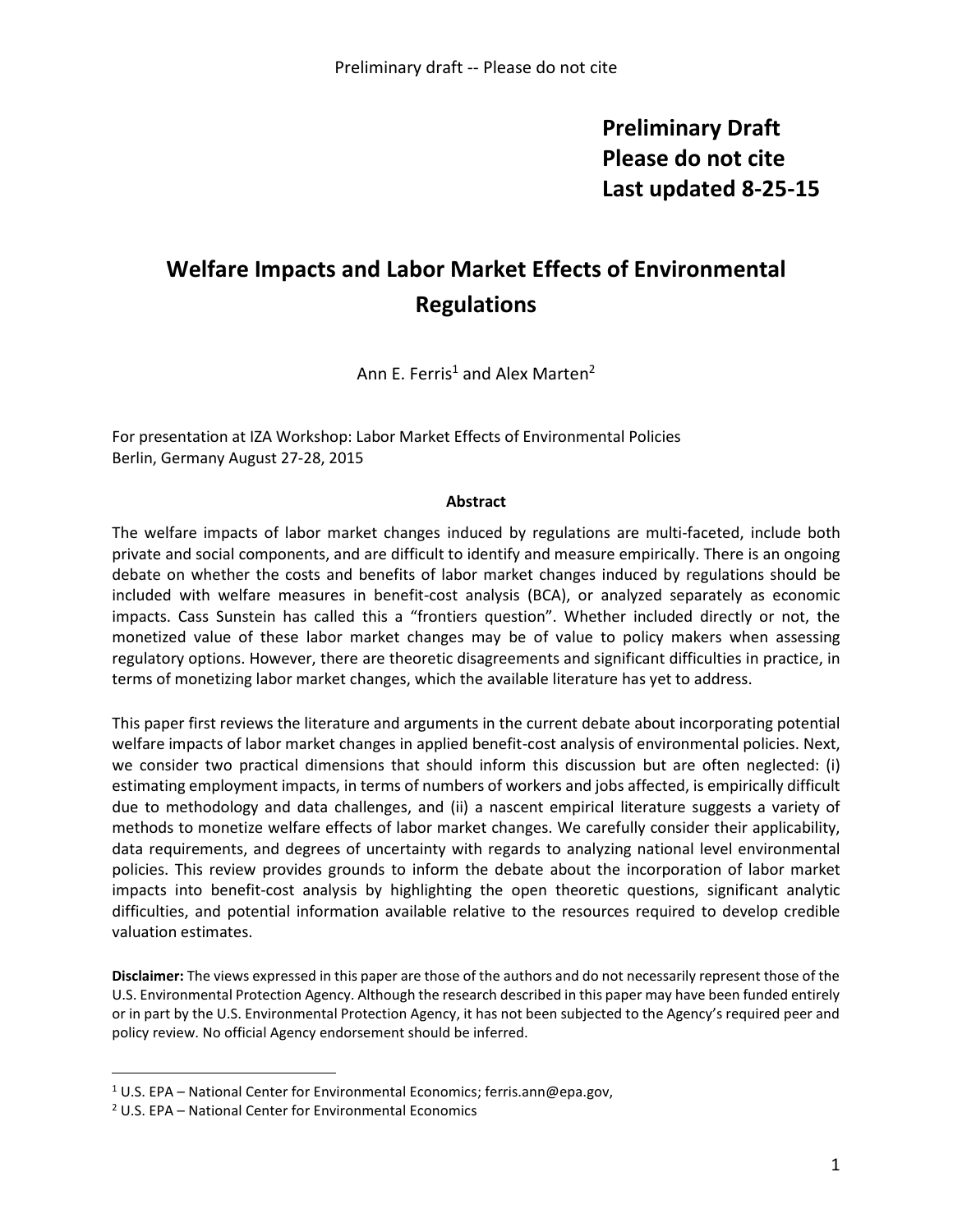### 1 Introduction

 $\overline{a}$ 

The welfare impacts of labor market changes induced by regulations are multi-faceted, include both private and social components, and are difficult to identify and measure empirically. While a growing body of literature estimates employment impacts of environmental policies (e.g., Berman and Bui, 2001; Greenstone 2002; Morgenstern et al., 2002; Walker, 2011 and 2013; Ferris et al. 2014) and finds either no effect or relatively modest effects on employment (Coglianese and Carrigan (2014)), very few papers consider the valuation of those impacts within benefit-cost analysis. There is an ongoing debate on which impacts of labor market changes induced by environmental regulations should be included directly within applied benefit cost analysis, or analyzed separately as economic impacts. The Economist magazine, in 2011, stated that "the economics of incorporating employment considerations into regulatory policy is in its infancy" and Cass Sunstein, while he was Administrator of the White House Office of Information and Regulatory Affairs, called this a "frontiers question".<sup>3</sup>

In the presence of a pollution externality the economy, absent intervention, will likely over-produce pollution as a result of inefficiently allocating too few resources towards abatement and/or too many resources towards the production of the underlying good associated with the pollution. In either case there may be a potential Pareto improvement associated with relocating resources, including labor, towards abatement and/or away from production of the underlying good. Therefore, a reallocation of labor across the economy is an inherent part of the solution to improving social efficiency through addressing the pollution externality. Some components of the benefits and costs of this reallocation of labor are well understood theoretically and applied commonly in practice. For example, labor required to reduce the emissions of a pollutant through abatement represent an opportunity costs to society, as those labor resources can no longer be used to produce other goods and services valued by society. These increases in labor demand for compliance purposes are understood to be social costs of a policy and are routinely included in applied benefit cost analyses.

<sup>&</sup>lt;sup>3</sup> The Economist, "Clause and Effect: The Business Cycle Matters When Assessing the Cost of New Regulations", Oct. 29, 2011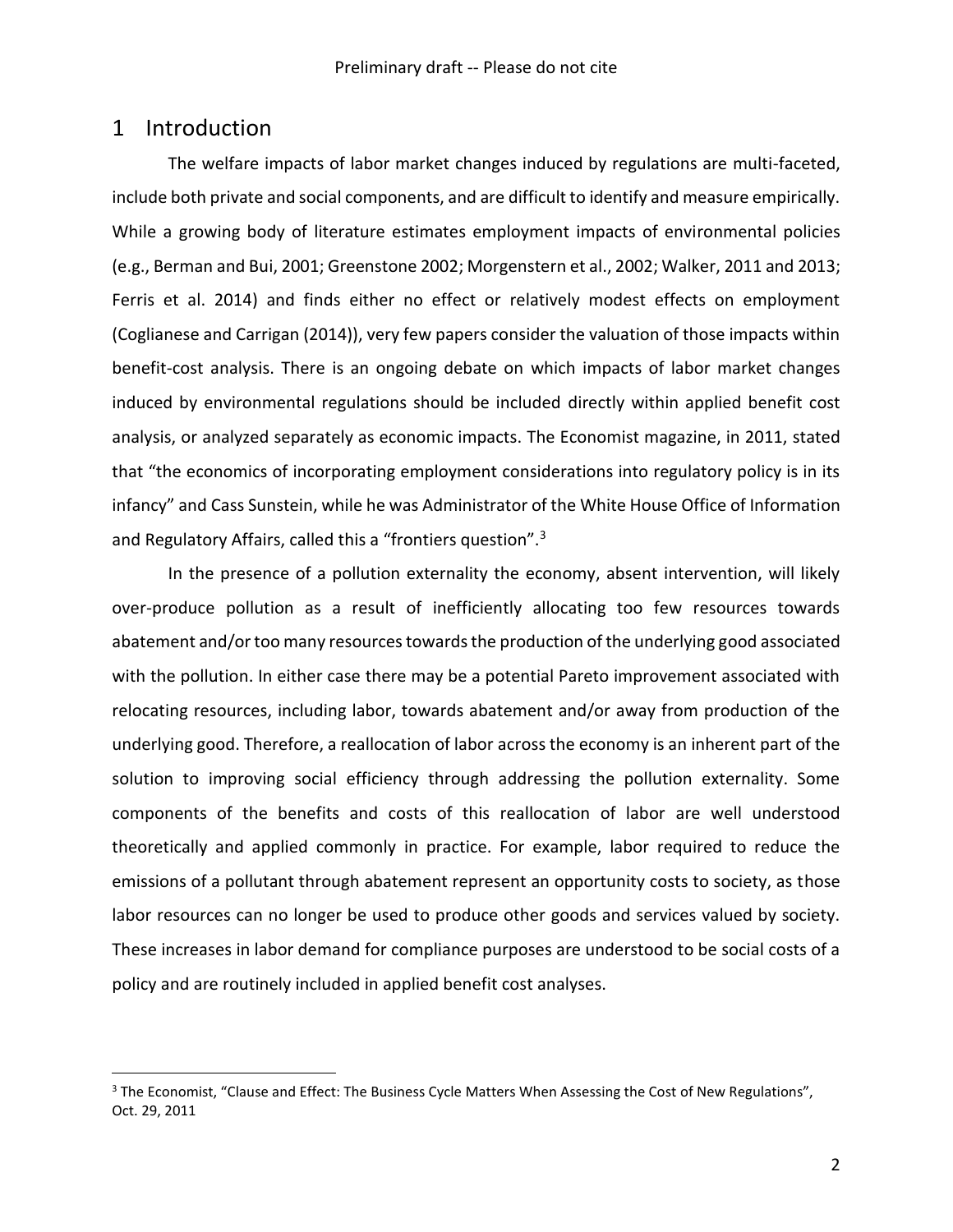Often what is stated to be of greater concern to decision makers and stakeholders, is not the reallocation of labor into the directly regulated, or abatement related, sectors for the purposes of compliance, but any potential reallocation of labor from the directly regulated sectors into other sectors. Under assumptions of complete and perfect markets, including labor markets, the value to society of the second best use of this labor resource will be nearly equivalent to its pre-policy use. That is, the value to society of the output produced by the labor resource in its original use was equivalent to the wage rate it received under the aforementioned assumptions. If the wage paid to the resource in its second best use, to which it is allocated after the policy is put into place, is negligibly close to its original wage, which would be the expectation under the assumption of complete markets, then the value society places on its new output is relatively equivalent to the value of the original output. As such, society is essentially indifferent (outside of the reduction in the pollution externality) to the allocation of the labor resource before and after the policy, such that this reallocation itself is neither a benefit nor a cost of the policy. This has been the traditional approach taken in applied benefit cost analysis of environmental policy.

However, the economics literature has begun to question the implications of the assumptions regarding perfect and complete markets for the purposes of accounting for labor reallocation out of the directly regulated sector in applied benefit cost analysis. Labor markets in practice are not perfect, and these issues are well known even outside the economics profession. For example, wages are not perfectly flexible and schedules may have similar rigidities (e.g., 40 hour work week), job search is costly, and it takes time for firms and workers to find mutuallyacceptable matches. These types of imperfections may lead to transition costs associated with reallocating labor across sectors. Additional costs of reallocation may arise from the lack of complete markets, which may not allow society to full capitalize on the human capital associated with the labor resource being reallocated out of the directly regulated sector. This lack of completeness may occur due to discreetness between sectors or spatial heterogeneity in where sectors are located.

The question at hand is whether the socially efficient reallocation of resources, or the net social efficiency of reallocating resources, is conditional upon imperfections and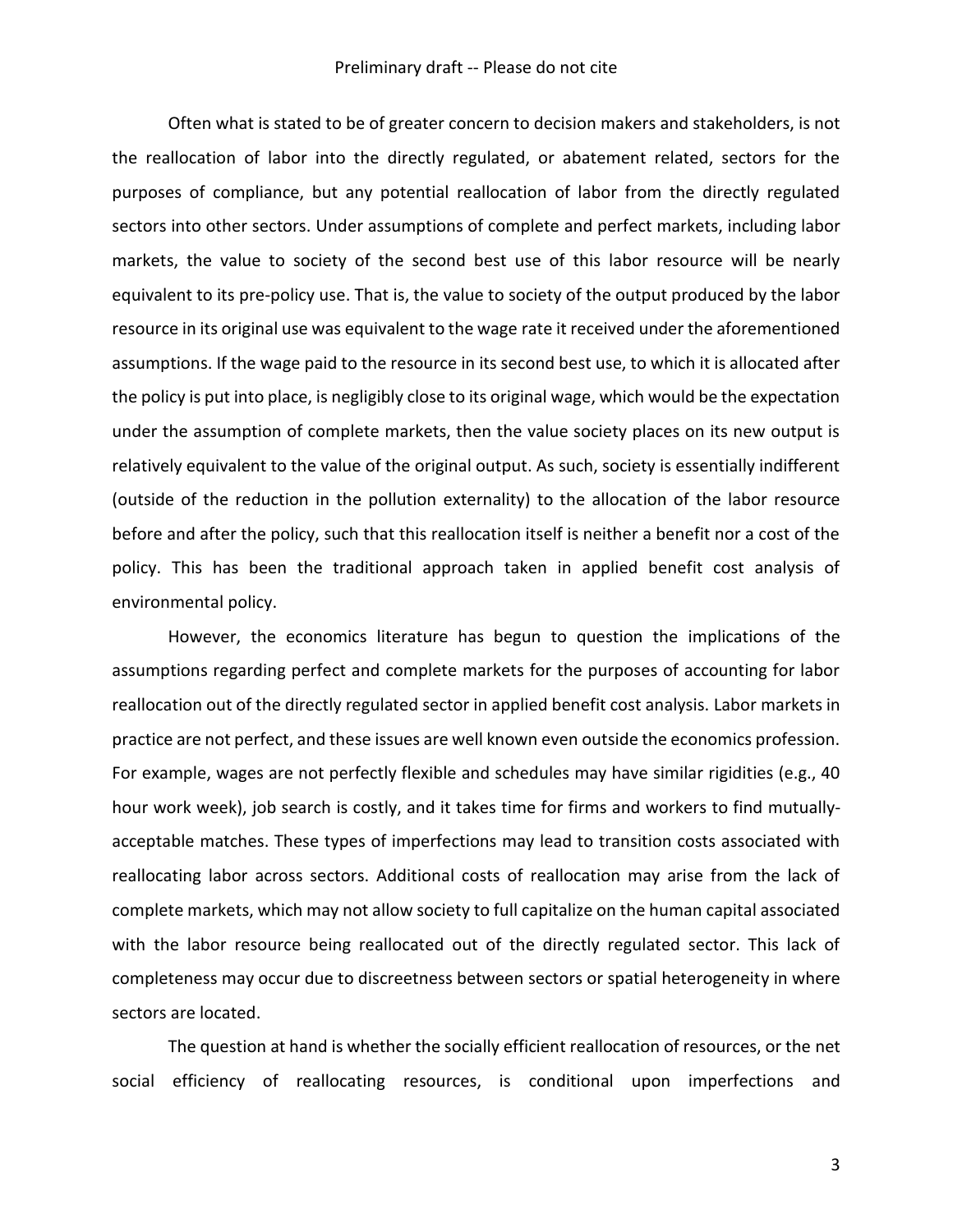contemporaneous conditions within the labor market? Or to reframe the question, should applied benefit-cost analysis incorporate the reallocation of labor resources, in addition to the pre- to post-policy equilibrium welfare change? Hicks (1941) in proposing what would later be termed, for benefit-cost analysis the Kaldor-Hicks approach to Pareto efficiency, emphasized that measurement of potential improvements to society from new policies, where potential gainers could, in theory, compensate the losers, should consider the benefits of a policy over a sufficiently long time horizon. That is, even if there are transition costs associated with reallocating resources, they should be compared to present value of the stream of benefits that accrue to society while it remains in a more efficient equilibrium. Measuring potential improvements to social welfare with a benefit-cost analysis of a policy follows well-known best practices [cite textbooks? OMB?], but transition or adjustment costs for labor reallocation have, to our knowledge so far, not been as well-described.

The development of environmental policy may benefit from detailed information on potential labor market impacts and careful consideration of how to best incorporate that information into the policy development process. Whether labor market impacts are included directly into benefit-cost measures or not, the monetized value of these labor market impacts may be of value to policy makers when assessing regulatory options. However, when considering how to approach measuring the welfare impacts of labor market changes there are open theoretic questions and significant analytic difficulties in practice, which the literature has yet to address.

This paper first reviews the literature and arguments in the current debate about incorporating potential welfare impacts of labor market changes in applied benefit-cost analysis of environmental policies. Next, we consider two practical dimensions that should inform this discussion but are often neglected: (i) estimating employment impacts, in terms of numbers of workers and jobs affected, is empirically difficult due to methodology and data challenges, and (ii) a nascent empirical literature suggests a variety of methods to monetize welfare effects of labor market changes. We carefully consider their applicability, data requirements, and degrees of uncertainty with regards to analyzing national level environmental policies. This review provides grounds to inform the debate about the incorporation of labor market impacts into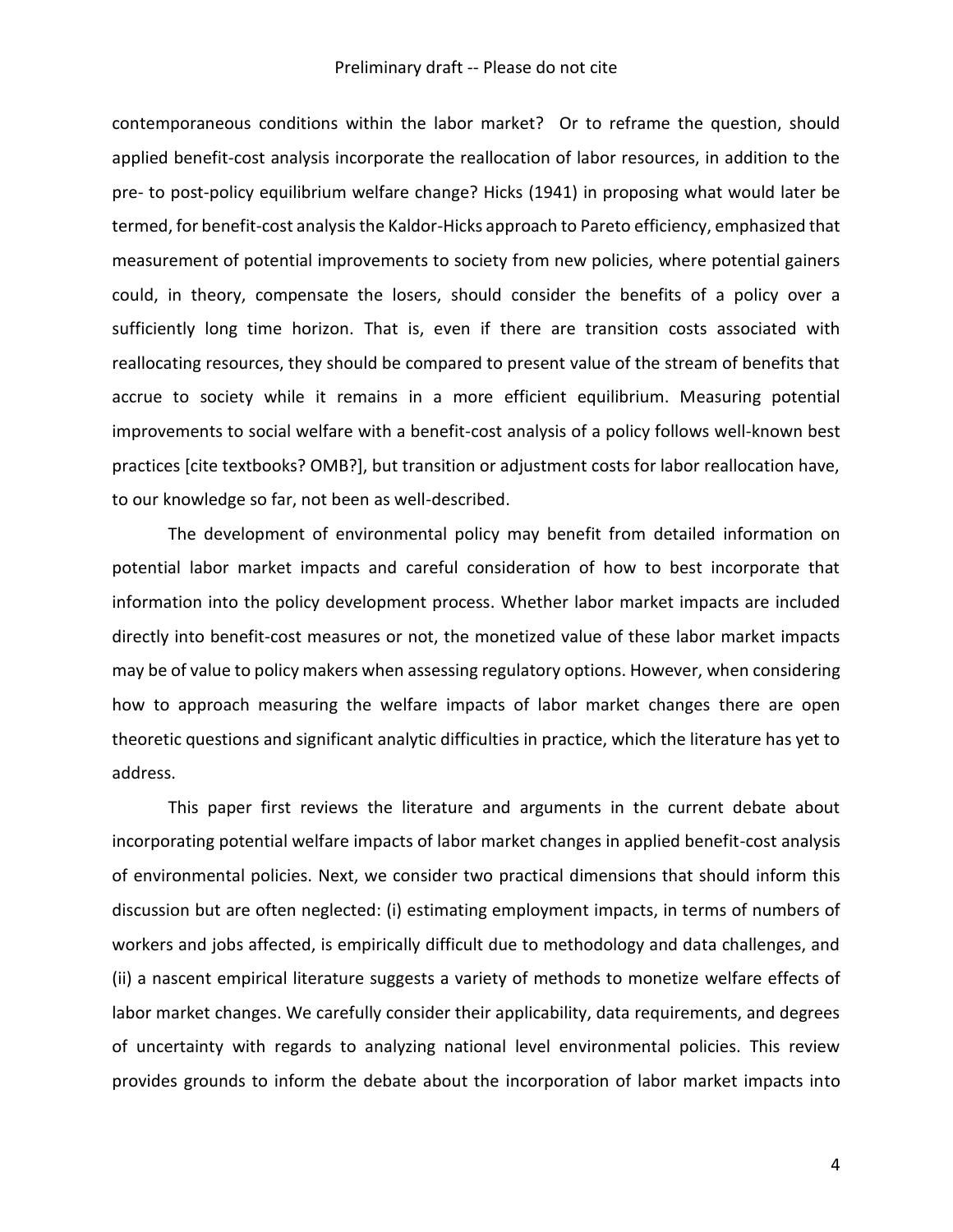benefit-cost analysis by highlighting the open theoretic questions, significant analytic difficulties, and potential information available relative to the resources required to develop credible valuation estimates.

#### 2 The Theoretical Rationale for Inclusion

The previous literature has considered the role of policy-induced labor market changes in benefit cost analysis from both a theoretical and a practical perspective (Arrow et. al., 1996, Ferris and McGartland, 2014, Haveman and Krutilla, 1968, Mishan, 1994, Boardman et. al. 2010). In light of the empirical evidence that the net employment impacts of environmental regulations is likely minimal and the serious practical challenges associated with identifying those impacts and the potential social welfare consequences, it is worth revisiting the theoretical underpinnings of employment in applied welfare analysis.

In a recent study Shimer (2013) provides insight into the first part of that question by examining the socially optimal pollution tax in the presence of transition costs within the labor market. Specifically, Shimer models a two sector economy (one sector which pollutes, one which does not) with heterogeneous agents who have stochastic sector specific human capital, which exhibits persistence for the sector in which the agent is currently employed. If an agent attempts to switch sectors there is a non-zero probability of failure which leaves them attached to their previous sector and results in unemployment during the period the transition was attempted. Shimer demonstrates that in this setting the optimal pollution tax remains the Pigouvian tax based on the marginal benefits of mitigation and is not a function of the expected length of the unemployment spell or the potential loss of returns to sector specific human capital. This result presents a strong case that the stringency of a first best policy should not be determined by any potential reallocation of labor across the economy, with one major caveat. The study assumes that all employment transitions between the sectors will be voluntary. This result is in line with the standard practice in applied welfare analysis of not incorporating labor market transition costs under the assumption of full employment.

Under the assumption of perfect labor markets with only voluntary employment, workers that transition from the polluting sector under the policy to the non-polluting sector are those that are indifferent between the positions, conditional on their sector specific human capital,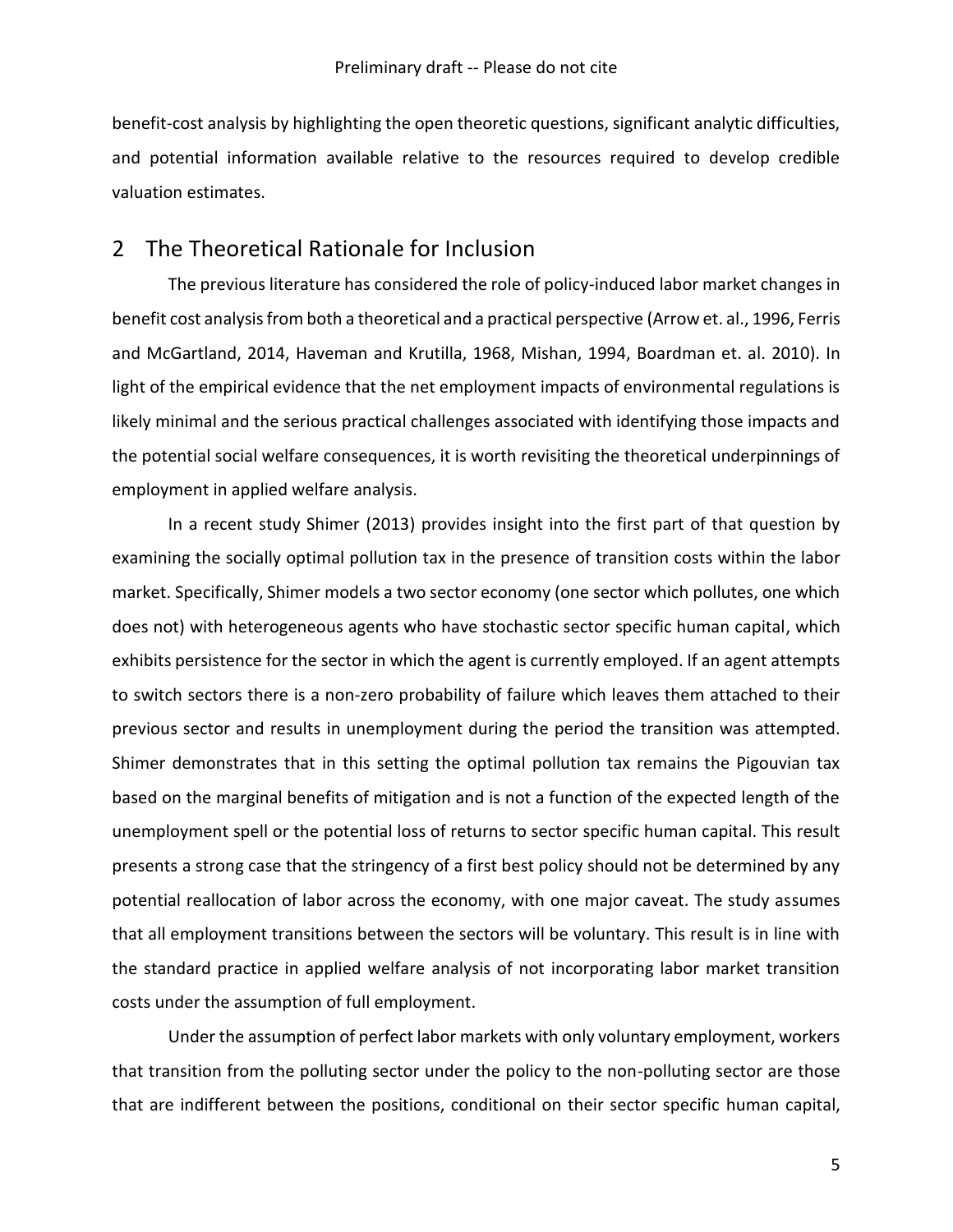expected time spent unemployed, and the relative wages. There remain distributional consequences of the pollution tax, such that some agents may be willing to pay to avoid the implementation of the policy as the benefits they receive through lower levels of pollution may be exceeded by the private costs associated with lower lifetime earnings, independent of whether they reallocate to the non-polluting sector. The key is that they only reallocate to the non-polluting sector if they find it in their best interest to do so. Therefore, the worker would be at least as well off after switching jobs as remaining in their original position after the policy was implemented. This means that the aggregate costs of the pollution tax on society will be independent of the size of any transition costs in the labor market, under the case of perfect labor markets.

However, in reality there are many imperfections in labor markets that allow them to remain out of equilibrium for extended periods of time and externalities that lead to effects beyond those experienced by the agents reallocating across the labor market, for example wage rigidities, skill mismatch, etc. &&& If there was a non-trivial probability that the labor market will be in notable disequilibrium at the time the regulation was implemented (not promulgated) then the result of Shimer (2013) may not hold. In these cases the pollution tax may result in involuntary unemployment where some agents are forcibly unattached from the polluting sector even though the change in their expected life time earnings from attempting to switch to the nonpolluting may be negative. Therefore, for some workers involuntarily unemployed by the pollution tax, their consumption equivalent costs associated with the policy may be greater under than in the case of perfect labor markets. The transition costs in the labor market would be an upper bound on any potential costs associated with involuntary unemployment from the policy in the case of imperfect labor markets

The work by Shimer (2013) also highlights the role of policy design in determining how labor market conditions may affect a benefits cost analysis. This previous work was focused on the case of a Pigouvian tax on the pollution externality. This first best policy allows the economy to endogenously smooth the impacts of reallocating labor to the non-polluting sector based on conditions in the labor market. If, in general, the workers currently in the polluting sector have relatively low human capital in the non-polluting sector compared to polluting sector, the private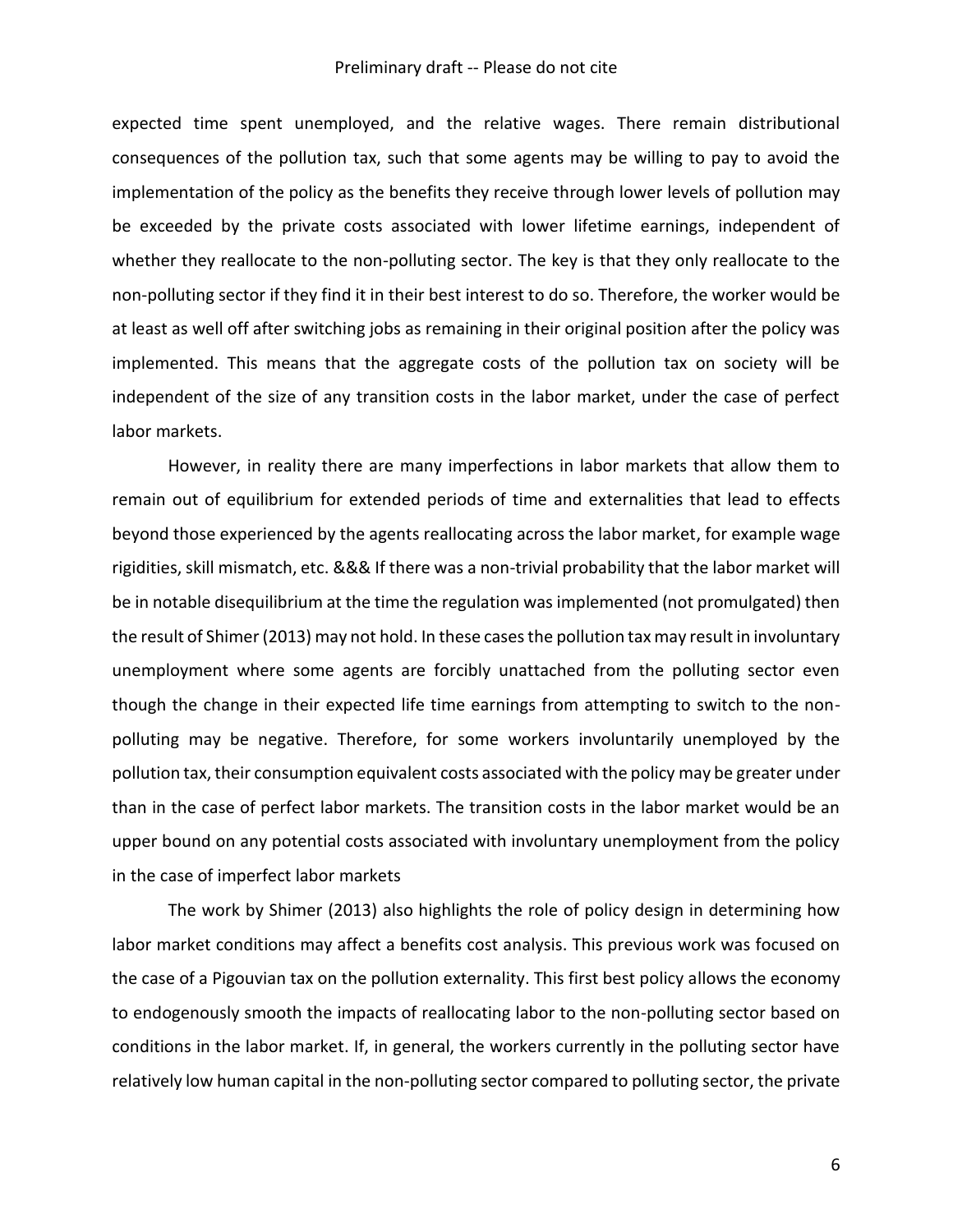costs they would bare from transitioning between sectors would be higher, all else equal. In this case, when the labor market transition costs are relatively high only a relatively small amount of labor may be reallocated across the sectors in response to the pollution tax. In turn, emissions of the pollutant will also be relatively higher. When labor market conditions change, in the model of Shimer as a result of the stochastic process for individual and sector-specific human capital, and the transition costs become relatively lower, then the economy will experience a larger reallocation of labor from the polluting to non-polluting sector. Therefore, while the level of the socially optimal pollution tax is not conditional on the transition costs the socially optimal level of emissions in any period is a function of the labor market conditions, even in the case of a perfect labor market, as well as a function of the relative size of the polluting sector. Specifically, if the polluting sector is initially suboptimally large and labor transition costs are significant, optimal quantity regulation depends on these two factors and will only gradually reduce emissions (Shimer, 2013). This suggests that in the case of second-best policy designs that do not have the ability for the market to endogenously determine the socially optimal rate of transition in terms of labor, production of the polluting good, and emissions, there may be additional social costs associated with the policy instrument.

Therefore, we see two cases where it may be theoretically appropriate to consider labor market changes induced by pollution abatement policy beyond the costs of labor required directly for compliance. These include the cases of imperfect labor markets and second-best policy designs. While Shimer (2013) provides a solid first step, we have much to learn about theoretical implications and approaches for inclusion of labor reallocation and transition costs in benefit-cost analysis. The empirical work in this area has largely been developed absent of an underlying theoretic context of labor market equilibrium, transitions, and household behavior, which is a disadvantage in this context. More research on the economic theory of labor reallocation and transition costs within the context of benefit cost analysis is required to ensure an internally consistent and appropriate treatment, as has been pointed out by Smith (2012, 2015) and Ferris and McGartland (2014).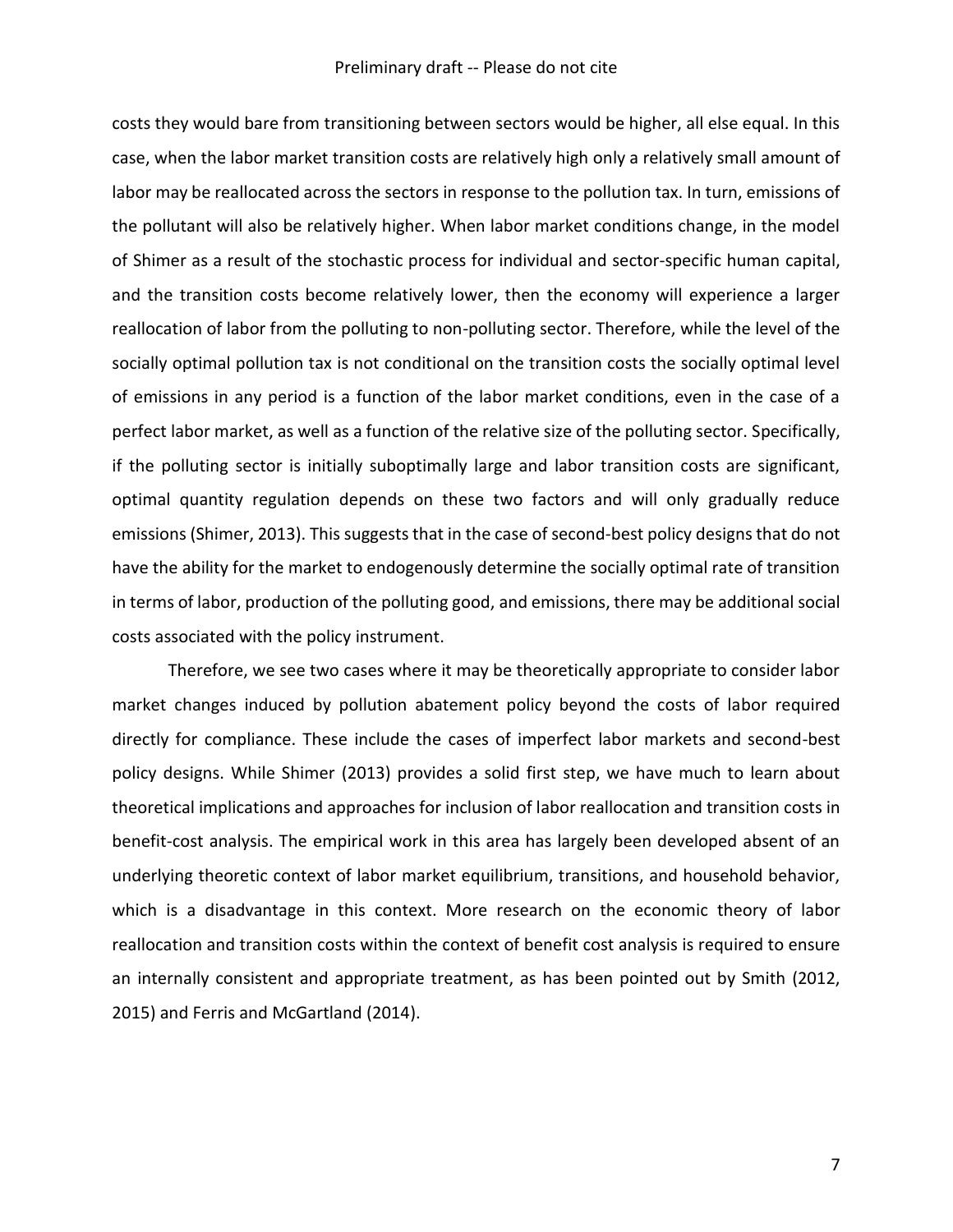### 3 Social Opportunity Cost of Labor

In economic theory in general, and benefit cost analyses of policy interventions in particular, the opportunity cost of resources is a key concept. As commonly defined in textbooks, "[t]he opportunity cost of using an input to implement a policy is its value in its best alternative use." (Boardman et al 2011 p. 29). In benefit-cost analysis, the cost to society of undertaking a public policy are represented by the opportunity costs of utilizing some of society's scarce resources to obtain the outcome of the policy instead of in their current use. If markets are complete and perfect, market prices will represent the social opportunity cost of these resources on the margin.

Typically, in a benefit-cost analysis of a policy the estimates of social cost include the opportunity cost of labor required in the regulated industry or closely connected abatement industries for the purpose of compliance. The social opportunity cost of this labor is measured by its market price (i.e. wages) as representing its value to society in its next best use. (Harberger 1971, Haveman and Farrow 2011, Mishan 1994, Boardman et al 2011, Haveman and Weimer 2015). Other employment impacts are typically regarded as distributional in applied benefit-cost analysis, and therefore, not included as a benefit or cost (Mishan 1994, OMB Circular A-4 2003). This assumption is consistent with assuming complete and frictionless markets, such that if the increased marginal cost of production in the regulated sector leads to a reallocation of labor outside of that required for compliance the value of any reallocated labor in its alternative use is approximately equivalent to the value in its current use.

This typical approach and the assumption of perfect and complete labor markets is currently being reexamined, with consideration being paid to adjustments that might be appropriate to account for the role of unemployment. While the discussion in the preceding section highlighted the potential role of unemployment associated with reallocation of labor, there is also the case that labor currently in an unemployed state may be utilized for compliance purposes. These two concepts are closely related, and we start by considering that latter for exposition of the issue.

The literature on employment effects and valuation within benefit-cost analysis derives from the work of Haveman and Krutilla (1967), which focused on estimating the social cost of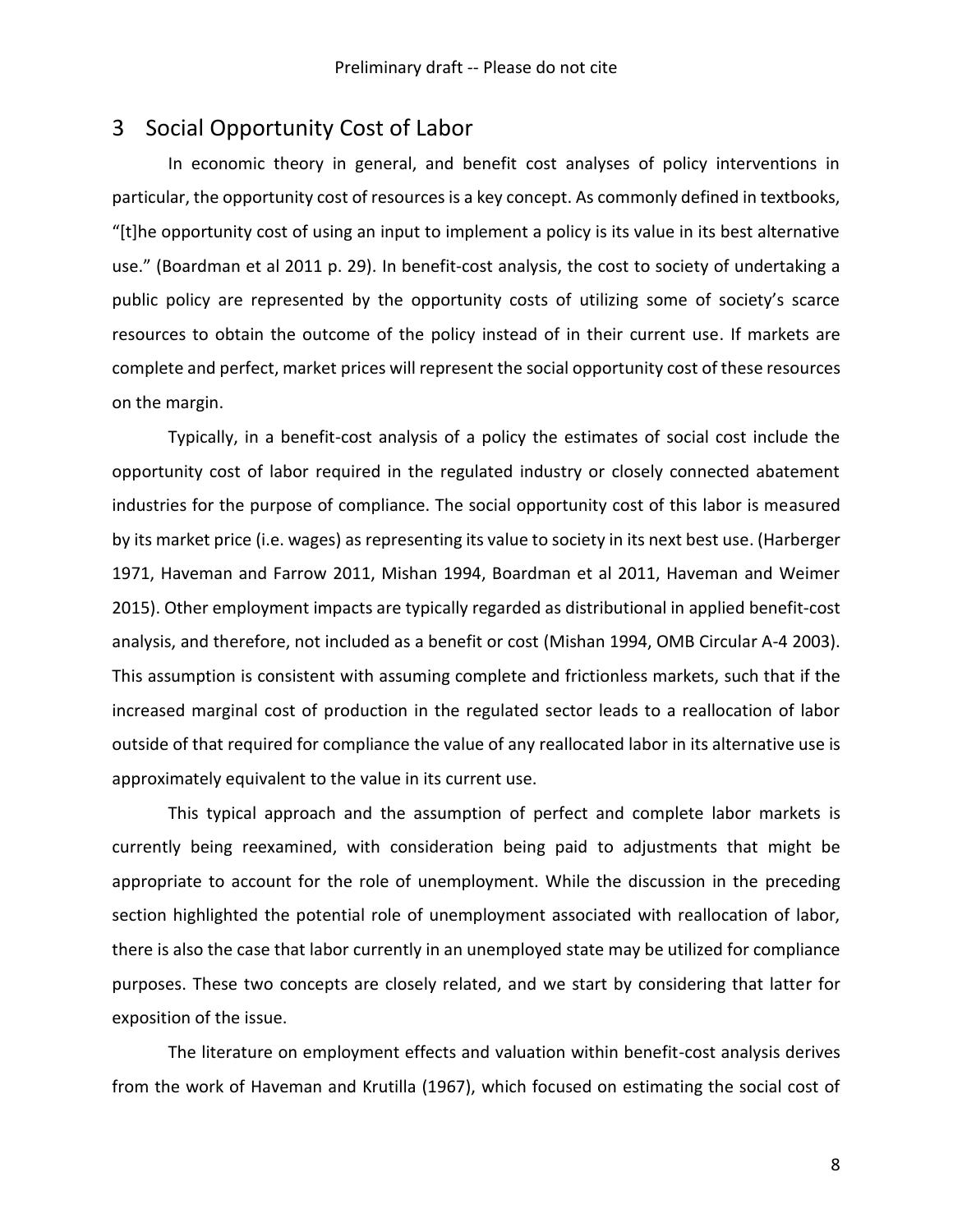previously unemployed labor utilized for public works projects (Haveman and Krutilla, 1967a, 1967b, 1968, 1971, Haveman, 1976, Haveman, 1983). While economic theory indicates that the best measure of the market value of employed workers is their wage, there continues to be disagreement over estimating the social cost of unemployed labor. Haveman and Krutilla's approach to analyzing public expenditure projects suggests using input-output matrices to adjust nominal factor prices for unemployment and idle capacity in the industry (Haveman and Krutilla, 1968, Epp, 1979).

For example, widely-used applied welfare textbooks consider only portions of this issue, and illustrate some of these different conceptual frameworks and their analytic difficulties in practice. For example, Boardman et. al. (2006) considers two examples: for a public project: they suggest five alternative measures for estimating the opportunity cost of unemployment. Haveman and Farrow (2011) suggest three measures for public projects and also suggest only undertaking this approach during periods of high unemployment. In another example, Boardman et al (2006) consider valuing the social costs of potentially laid-off workers from a public project only when the labor market is significantly distorted, e.g. high unemployment, monopoly. Haveman and Weimar (2015) expand on this approach and consider additional adjustments for social welfare, for potentially laid-off workers. Just, Hueth, and Schmitz (2004) have a small section on "labor supplier welfare measurement" and describe welfare changes as those given by changes in labor supplier surplus associated with the proposed policy. EPA's *Land Handbook*  (2011) suggests that hiring previously unemployed workers can potentially lower the social costs of a cleanup or reuse project, however, in labor markets without long-term unemployment, social costs should not be adjusted.

If some of the labor used for the purpose of compliance with the policy being examined may be drawn from currently unemployed labor resources then social opportunity cost of that labor may not be equivalent to the market wage. The literature seems to be in agreement that the social opportunity cost of this unemployed labor has an opportunity cost that is likely greater than zero but less than the market wage. The difficulty (beyond forecasting the proportion of labor that might be drawn from the pool of unemployed resources years into the future when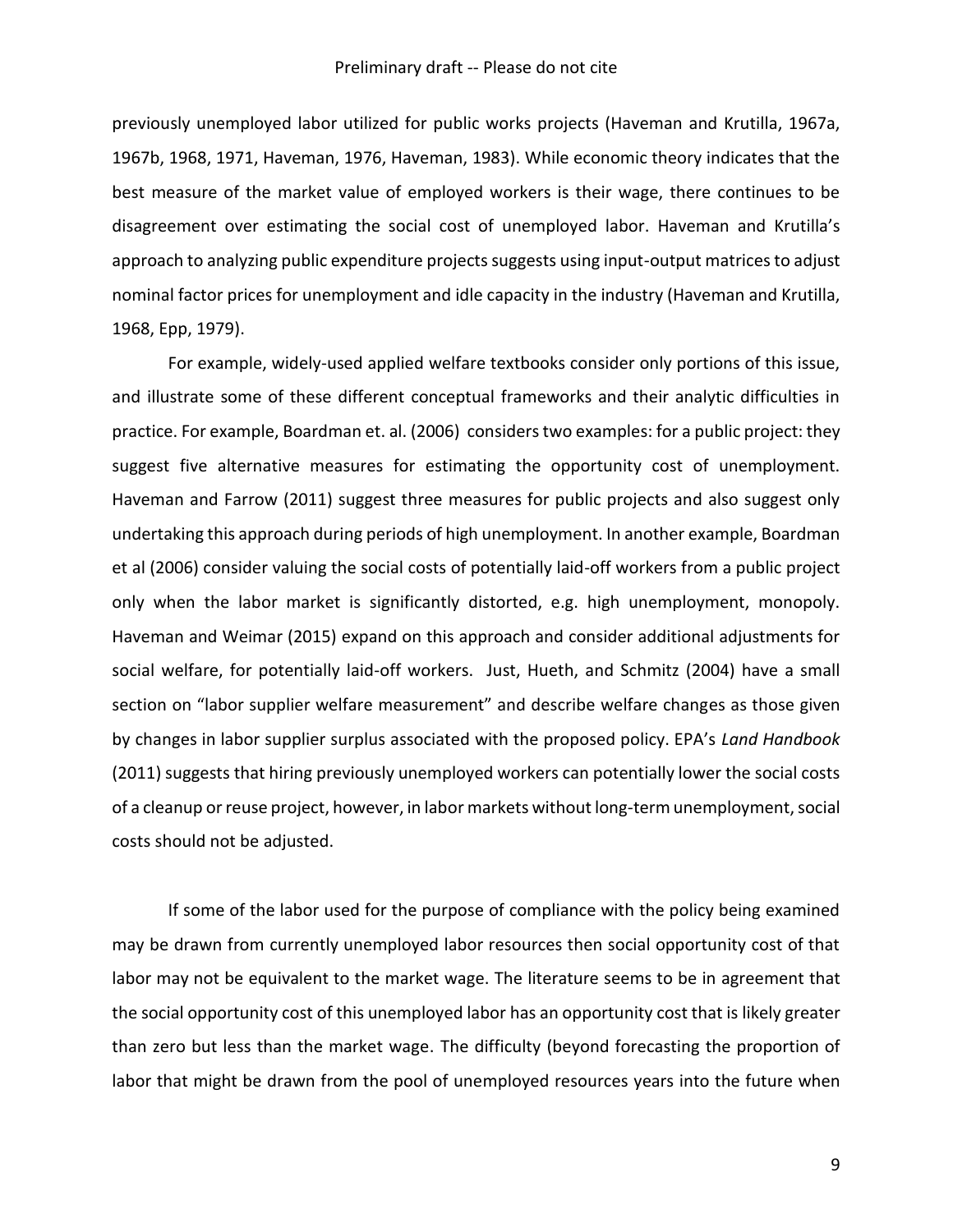the policy is implemented)<sup>4</sup> is that unemployed workers' opportunity costs are unobserved and will likely exhibit significant heterogeneity across individuals, making it challenging to estimate a shadow price of unemployed labor.

While not directly observable, there have been a number of attempts to estimate the distribution of reservation wages, or at least the first moment, for varying levels of industrial and/or geographic specificity. Recently these efforts have been associated with the development and calibration of structural macroeconomic models that may be used to describe the dynamics of labor markets in the economy. The goal for this line of research has been to develop a model based on theoretical principles, that when calibrated correctly, will simulate labor market dynamics in a relatively accurate fashion. Clearly the reservation wage of workers will play an important part in determining the behavior of the labor market. Therefore when the parameters of such structural models are calibrated to match empirical observations, one is provided with some information regarding the average reservation wage.

Many of the models in this line of research are derived from the Mortensen-Pissarides search and matching model (Mortensen and Pissarides, 1994) and are calibrated to match empirical observations for the dynamics of unemployment and job vacancies (see Hagedorn and Moanovskii (2008) for a detailed review). Researchers using this approach have reported a wide range of estimates for the average opportunity cost of labor. For example Shimer (2005), Hall (2006), and Hagedorn and Manovskii (2008) are representative of the results and provide

 $\overline{a}$ 

<sup>4</sup> Haveman and Krutilla (1967) initially and later Haveman, Krutilla, and Steinberg (1968) and Haveman and Margolis (1983) provide a framework for determining the probability of drawing from an idle pool of labor based on the characteristics of the job being created. The method is based on using occupation specific labor response functions which relate the current level of unemployment in the market to the probability that a new job created will be filled by a currently unemployed worker. In order to generate a labor response function they calibrated either a linear or semi-logarithmic function such that at the natural rate of unemployment the probability of hiring any currently unemployed worker is zero, whereas at an unemployment rate of 25% the probability is unity.

However, the general applicability of this approach has yet to be fully established, as a case study by Epp (1979) has found that the Haveman-Krutilla labor response functions may substantially over estimate the number of unemployed workers that will be hired. Epp studied a large public project in an area of high structural unemployment where, from a previous study, it was known that the unemployed workforce had the required skills to perform the new jobs created. Using the Haveman-Krutilla labor response function it was expected that 10-12% of the hires should come from the idle labor pool; however it was estimated that only 2% of the workers were previously unemployed. Further research into the development of accurate labor response functions is an important area of research that is crucial to correctly accounting for the social cost of labor in chronically depressed labor markets.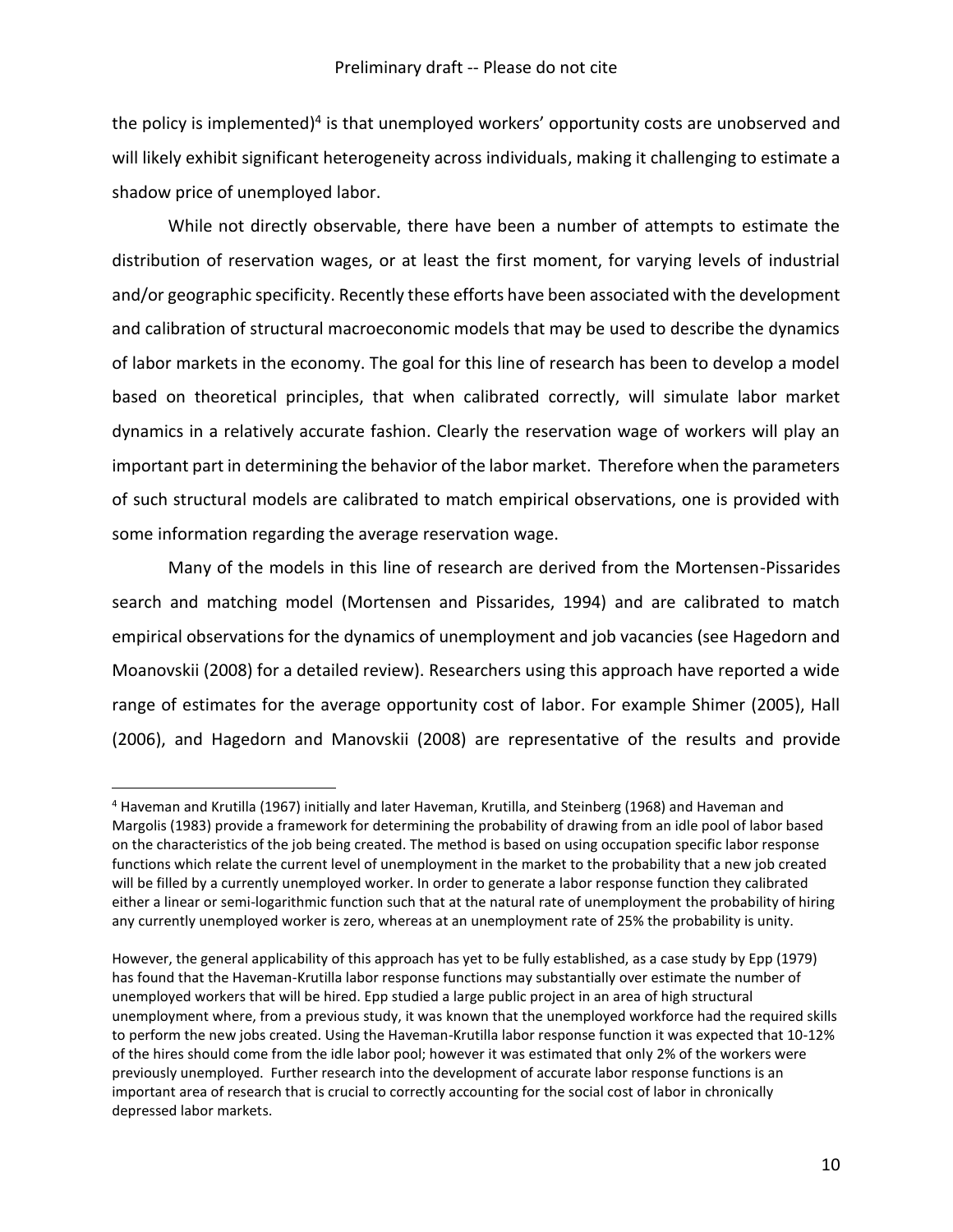estimates of 0.48, 0.74, and 0.97 times the market wage, respectively. However, in these models both workers and jobs are assumed to be homogeneous and therefore the model may be seen as studying only a particular type of individual and not the labor market in general (Hall, 2006). Even if heterogeneity was considered (as in Chang and Kim (2006)) these modeling exercises are primarily concerned with short-term frictional and cyclical unemployment and in turn tend to only measure the distribution's shape around the marginal worker (Gourio and Noual, 2006). Therefore these estimates of the reservation wage may be seen as the average only around the marginal worker.

Heterogeneity amongst workers will lead to differences in individuals' value of leisure and non-market production (Blanchard and Katz, 1997). For example, the value of non-market production will encompass activities such as caring for children, household repairs, etc. and will therefore differ among individuals (see Gronau (1973) and Nakamura and Nakamura (1994) for examples). Furthermore, one's reservation wage will be dependent upon one's current level of wealth and spousal earnings, which will also vary greatly across unemployed workers (see Kiefer and Neumann (1979) and Bloemen and Stancanelli (2001) for examples). To address these concerns some of the research has focused on the use of micro level survey data that directly ask individuals about their reservation wages. Most of the early literature in this area developed estimates ranging from 0.85 to nearly 1.0 times the respondents market wage (e.g., Kasper, 1967; Warner et al., 1980; Feldstein and Poterba, 1984; Barnes, 1975; and Jones, 1988). However, concerns about omitted variable bias and potential non-stationarity of the reservation wage distribution plague many of the estimates in this literature.

If appropriate and robust estimates of the reservation wage were available, along with defensible estimates of the amount of labor used for compliance purposes is drawn from the pool of unemployed resources at the time a policy is implemented, one might be able to adjust the opportunity of labor in the social cost estimates. Though, another confounding factor is that the adjustment should be reflective of the counter-factual based on expectations about the remaining length those labor resources would have remained unemployed in the absence of the policy. In cases where labor market transitions are relatively quick, a notable amount of the reservation wage distributions' mass is relatively close to the market wage, and/or the amount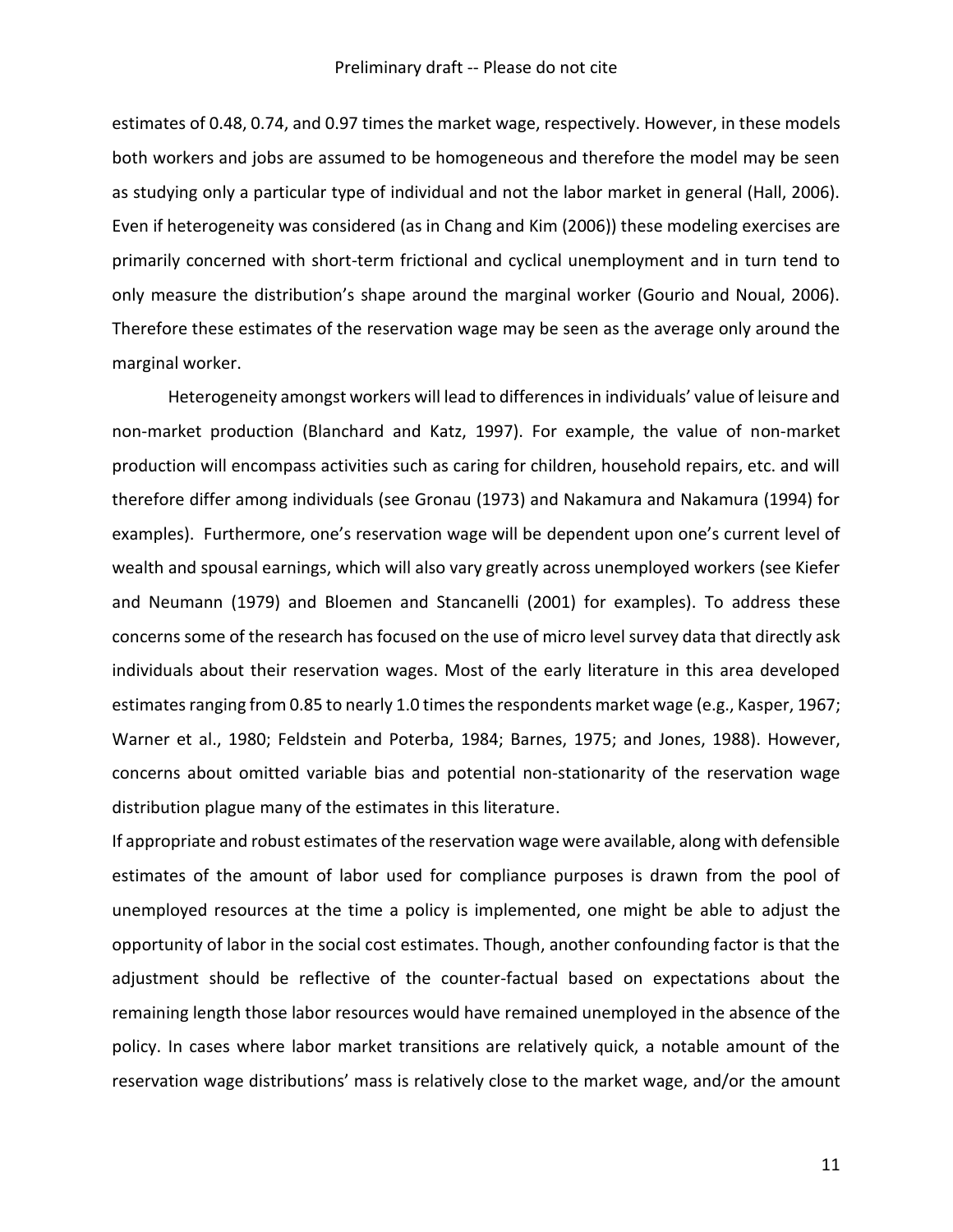of labor resources drawn from the pool of unemployed resources is relatively small, the size of the adjustment may be of second order importance relative to other social costs and benefits associated with the policy. This is the typical assumption employed in benefit cost analysis and returns us to the standard treatment outlined above.

## 4 New Research on the Social Transition Costs of Labor Reallocation due to Public Policies

The previous literature on the effect of unemployment on the opportunity cost of labor in benefit cost analysis has concentrated primarily on public projects financed by public expenditures and the possibility that they might employ labor resources that were previously idle. Only recently have researchers begun to consider the role of unemployment in the analysis of more general public policies, such as environmental regulations. In these cases, the literature has focused on the transition costs associated the reallocation of labor across the economy as induced by the public policy implemented to address a market failure. Notably, Arrow et al (1996), discussing principles of benefit cost analysis, state that while individual environmental regulations typically affect the distribution of employment across industries rather than the employment level, the appropriate measure for benefit-cost analysis is the transition costs of employees forced to switch jobs because of the regulation (p.8). Though a somewhat different focus than the previous literature on unemployment and benefit cost analysis, many of the same core concepts are relevant in the current context as the transition costs associated with the reallocation of labor (outside of that which is used for compliance) is in part a converse of the previous story. The portion of the transition costs associated with labor resources spending time in an unemployed state during the reallocation, is in part, based on the difference between the value of the resource to society in its original state, and its value in the unemployed state during the transition.

However, the recent revitalization of this literature has further refined Haveman and Krutilla's earlier contributions by introducing alternative measures of unemployed labor's social cost that expand the concept to incorporate additional social impacts associated with the reallocation of labor, such as impacts other family members (Haveman and Weimar, 2015). This recent literature has also focused on under what conditions such transition costs might be of first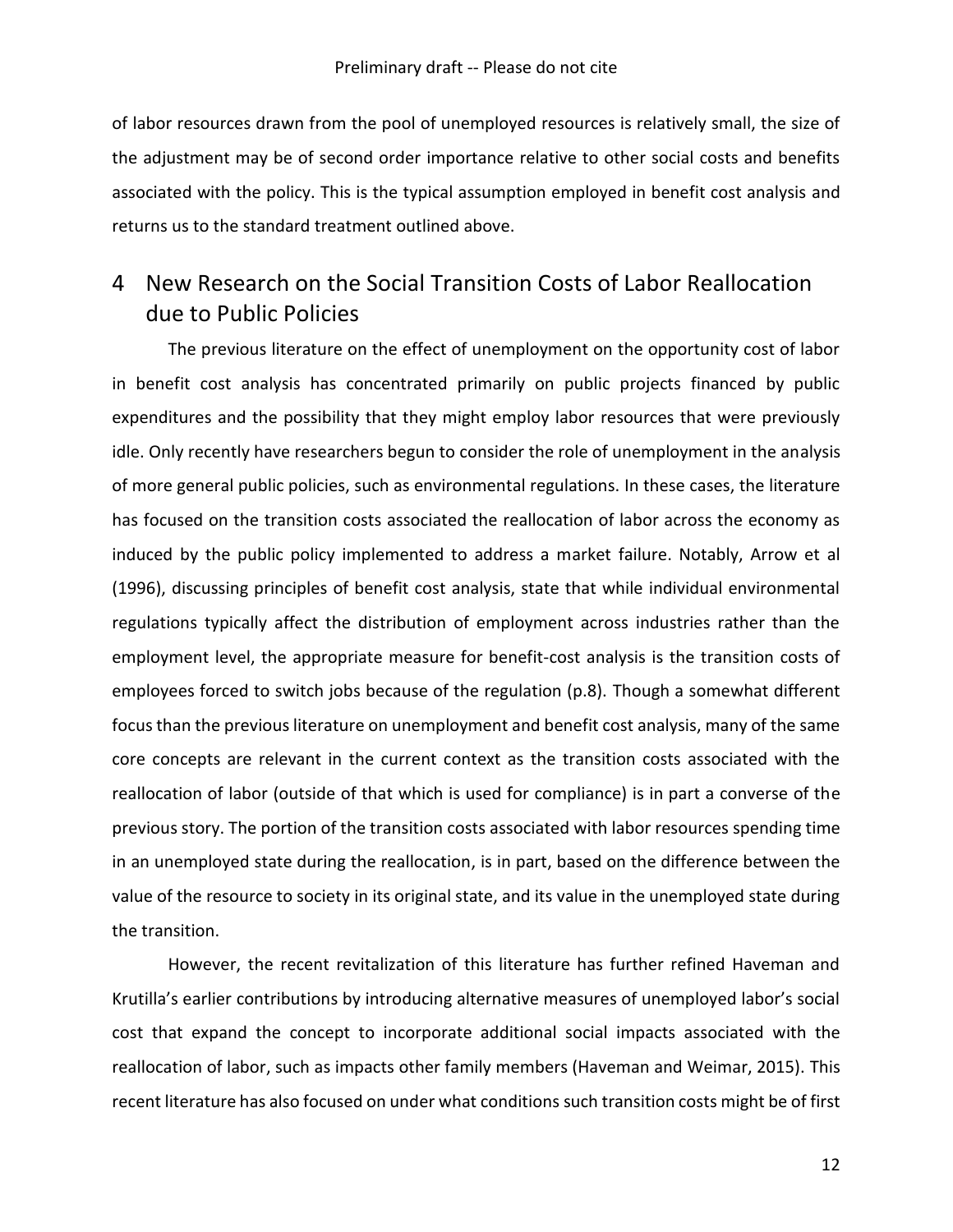order importance for a benefit cost analysis, such as only under conditions of high unemployment (Haveman and Farrow, 2011), land revitalization and reuse projects (EPA 2011).

Recent work suggests revisiting the standard approach, and the most recent papers focus on suggestions for how to implement adjustments. Haveman and Farrow (2011), in the wake of the Great Recession, suggest adjustments for social cost accounting, in terms of hiring previously unemployed workers, during periods of high unemployment. Masur and Posner (2012) cite as motivation new empirical evidence on the cost of job loss for displaced workers. This new evidence may indicate that there are social costs of labor market distortions and transition costs that perhaps may be large enough to not be considered *de minimus* within benefit-cost analysis*.*  (Haveman and Weimer 2015, Bartik 2015, Smith 2015, Haveman and Farrow 2011, Kuminoff, Schoellman, Timmins 2015). Recent studies indicate that job search, transition costs, and longterm earnings loss may be larger than previously thought (Davis and von Wachter, etc). In addition, these recent papers take different approaches to adjusting the social opportunity cost of labor beyond considering unemployment and focus on many different externalities, market distortions, or spillover to adjust for.

Table 1 provides a summary overview of this recent literature. We provide a categorization of whether or not the papers indicate that social cost should be adjusted within benefit cost analysis to account for labor impacts. The literature diverges on when to implement this adjustment within a benefit-cost analysis. Some studies suggest making additional social cost adjustments for unemployment as standard practice, even under full-employment (Haveman and Weimer 2015) and others suggest only during periods of high-unemployment (Haveman & Farrow 2011, Bartik 2015, Smith 2012, 2015). However, while the approach taken in Table 1 quickly summarizes the literature's perspective on including this adjustment in periods of high unemployment, or not, there are important, and broad, differences in approach that are summarized in the "caveats" column.

Haveman and Farrow (2011) mark the start of this recent line of research, in a short paper that illustrates how benefit cost analysts could adjust the social opportunity cost of hiring unemployed labor during periods of high-unemployment. Their focus, as in past work, is on analysis of public works projects, so they focus on hiring labor for the project. They present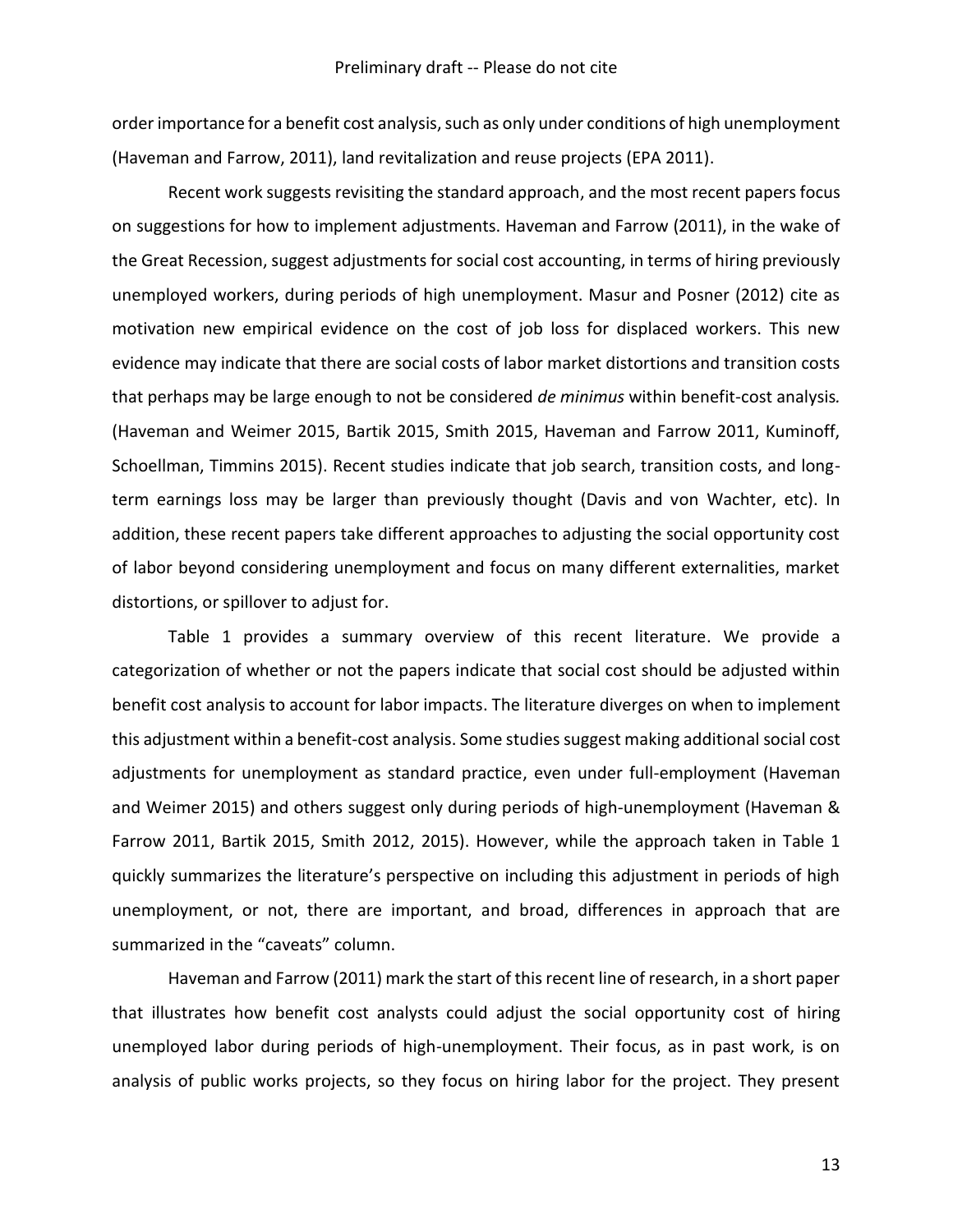different approaches to calculating and presenting information on the social opportunity cost of hiring unemployed labor. U.S EPA (2011), in the specific context of land re-use and clean-up projects, also suggests that there may be social benefits of hiring unemployed labor in local areas facing long-term, or high, unemployment.

The next set of papers to appear in the literature are a good example of the range of approaches taken, on this question of valuing social costs of labor. Smith (2012) identified that environmental economics, as a field, could learn much from techniques and approaches used in macroeconomics. Smith (2012) suggests that, on the topic of valuing employment impacts of environmental regulations within benefit cost analysis during periods of high-unemployment, economists go back and start to address this question using first-principles of economic theory. In contrast to this call for a theoretic framework and basis, Masur and Posner (2012) approach the question and use an *ad hoc*, rule of thumb approach to valuing employment impacts of environmental regulation – they do not include a theoretic model or framework. They focus only on job loss and argue that empirical estimates of earnings impacts, mortality risk, and subjective well-being impacts can be taken from the labor literature and used to adjust the social cost of labor within benefit cost analysis. In contrast, Bartik (2012) focuses only on job gains, and presents an approach that also uses *ad hoc* adjustments, and some initial thoughts on a framework approach for social benefit adjustment.

The most recent set of papers, mostly in 2015, also show a wide range of varied approaches, and focus on different aspects of the question. As previously discussed, Shimer (2013) builds a theory model that indicates labor adjustment costs may be important for the optimal quantity-based policy, but only when job search is significantly costly and the polluting sector is initially suboptimally large. Haveman and Weimar (2015) present an approach that addresses valuation of both job losses and job gains (suggested adjustments are not symmetric), for the standard approach (full-employment) and also under high-unemployment. Smith (2015)'s introduction to a special journal issue overviews the three included papers and suggests that the research effort informs the exploration of including adjustment costs within benefit cost analysis. Specifically, Smith (2015) points out that standard benefit cost analysis looks only at equilibria before and after the policy, but he argues, needs to expand to consider the transition path as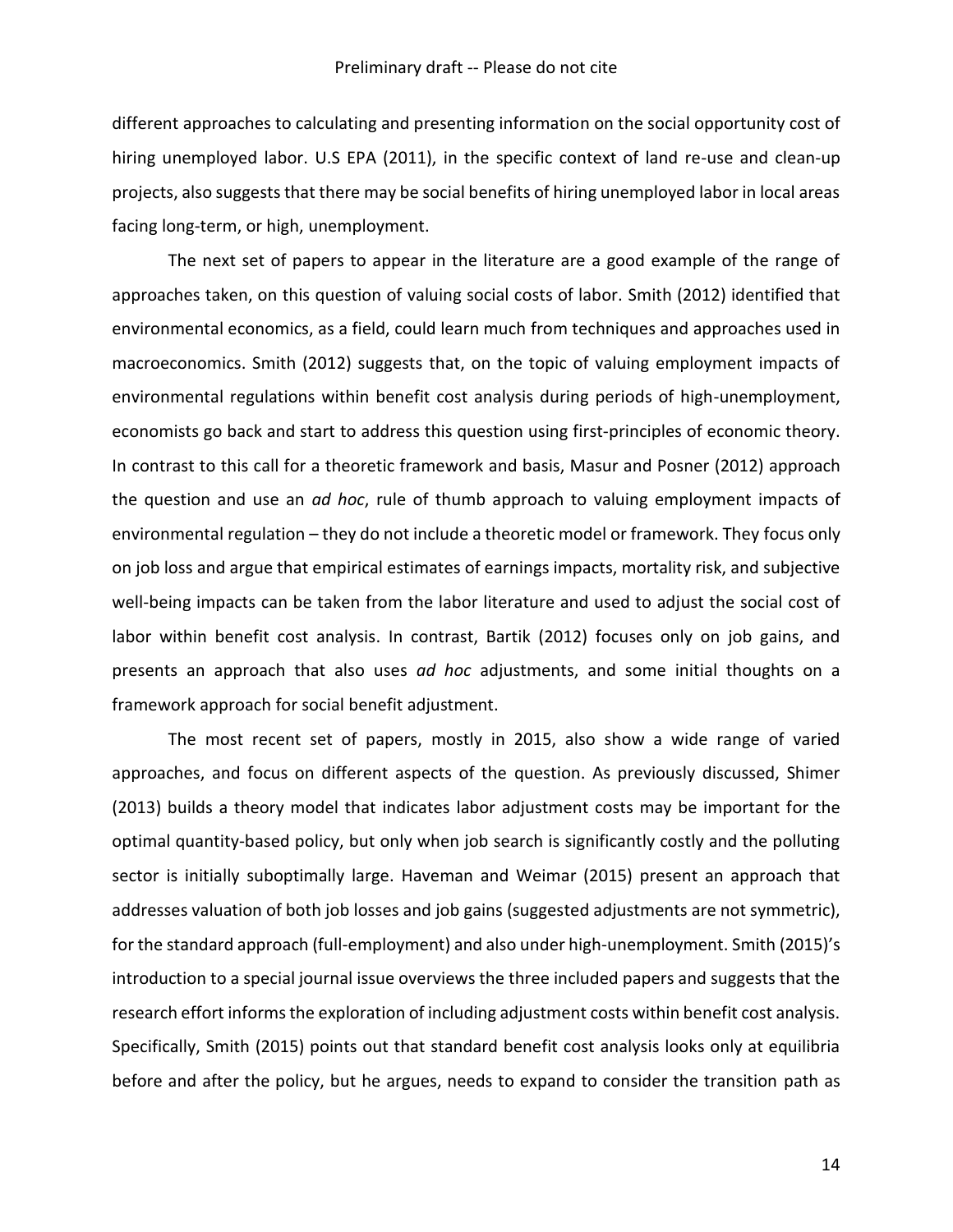well. Bartik (2015) presents a method to adjust social opportunity costs of labor for both job losses and job gains, and suggests benefit cost analysts focus on times of high national unemployment and focus on adjustments for local areas that have relatively high unemployment. Finally, Kuminoff, Schoellman, and Timmins (2015) use a regional sorting model to consider the margin of adjustment for both job and housing choices, jointly, and present their findings for all phases of the business cycle.

Interestingly, most of these papers use and *ad hoc* approach, listing aspects of labor transitions that may have social welfare components and then using rules of thumb from the labor literature to assign values to each component.

Table 2a shows estimates of the social cost adjustment for labor, for a few papers, by cases: job losses and job gains, using the standard approach (assuming full-employment) and with high unemployment, with and without social cost adjustments. Table 2a provides estimates for these suggested adjustments, by the percent of annual earnings. We have tried to standardize into a common metric -- percent adjustments to average annual earnings, for individual workers – for comparison across studies. Table 2b is the same, but reporting level adjustments (dollar amounts). Haveman and Farrow (2011) include only a very simple example to illustrate their approach to adjusting social cost downward for hiring previously unemployed workers during periods of high-unemployment. Masur and Posner (2012), when applying their social cost adjustment to benefit cost information from environmental policies, use a range of \$35,000 to \$100,000 of lifetime impacts – which they then divide by 30 for comparisons with the annualized benefits and costs reported in the regulatory impact analyses. Instead, we annualize the two lifetime values using a timeframe of 30 years and assuming a discount rate of 3%. As a percentage of the average annual earnings assumed by Masur and Posner (2012), \$50,000, these annualized values range from 3% to 10% (up to 25% if we use their maximum lifetime value of \$260,000). Haveman and Weimer (2015) differ from the other papers listed in the table, in that they assume the standard approach would include the average annual earnings of the individual worker within benefit cost analysis as a social cost (job gain) or social benefit (job loss). However, all other papers assume the standard approach we outlined earlier: include only direct compliance employment (or public project employment) within benefit cost analysis and carefully consider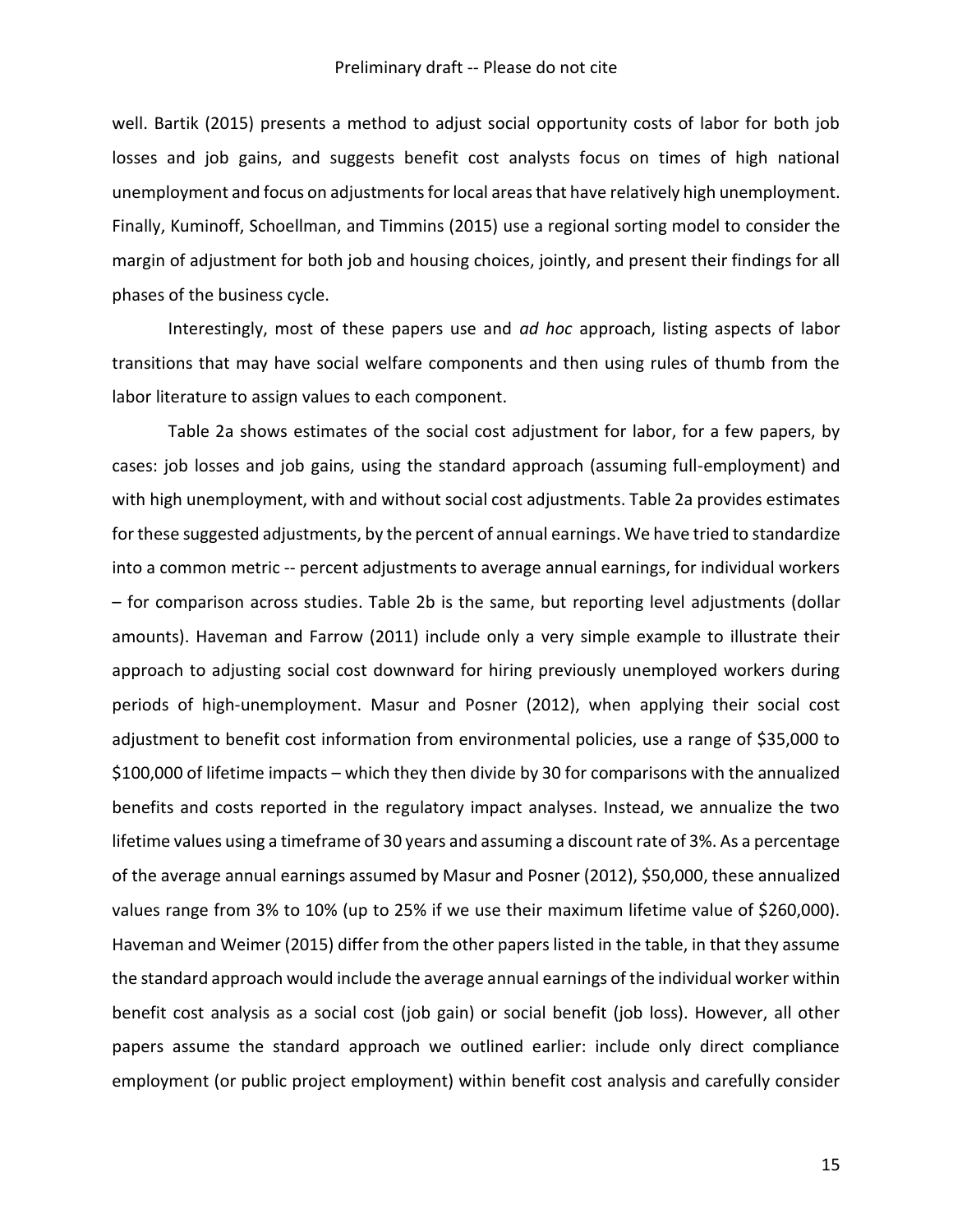whether or not some fraction of the social cost of other labor may be included, exclusive of earnings (Bartik, 2015). Therefore we subtract (for job gains, or add, for job losses) the average annual earnings assumed by Haveman & Weimer (2015) to establish a zero amount, and find their suggestions for social costs of job loss then range from 1% to 173% of annual earnings, with a 1% adjustment for job loss during full-employment (e.g. increase in social cost of \$400 per individual), however, during high-unemployment periods, they suggest a very large (even large for this literature) adjustment of including 173% of annual earnings as a social cost for job loss (e.g. the social costs would be \$69,200 under high-unemployment, rather than zero). This estimate in particular stands out in relation to the rest of the literature, which claims that social cost is a smaller fraction than individual earnings. For example, the second highest estimates are about 25% of annual earnings (Masur & Poser (2012)'s max value, and Bartik (2015) value for high initial unemployment and a 7% discount rate).

In comparison, to the previous approaches which use rule-of-thumb estimates gathered from the labor literature, Bartik (2015) and Kuminoff, Shcoellman, and Timmins (2015) use econometric approaches to estimate social cost adjustments for labor impacts. Bartik (2015) uses a model of local labor market shocks to estimate social cost adjustments based on one-time job growth shocks. Kuminoff, Schoellmann, and Timmins (2015) use a regional sorting model to incorporate both labor market and housing decisions, and simulate job layoffs for a sample of ever previously-unemployed workers. Bartik (2015) suggests that adjustments for job loss and job gain are symmetric, and would be higher during periods of high unemployment. Specifically, Bartik focuses on unemployment in local labor markets, suggesting that social cost adjustments could vary based on initial local unemployment rates (low, medium, high) and could take into account a measure of job reallocation by comparing local unemployment rates versus the national average.<sup>5</sup> Bartik includes estimates conditional on net employment changes due to a policy, which range from 9.6 to 24.7% of the present value of earnings. Bartik also estimates adjustments if there are net zero employment changes, with only job reallocation, and estimates range from 5.2% to 6.1%. Kuminoff, Schoellman, and Timmins (2015) focus only on job losses, and using a utility-maximization framework, estimate impacts on welfare for affected workers,

 $\overline{a}$ 

<sup>5</sup> See Bartik (2015) Table 2.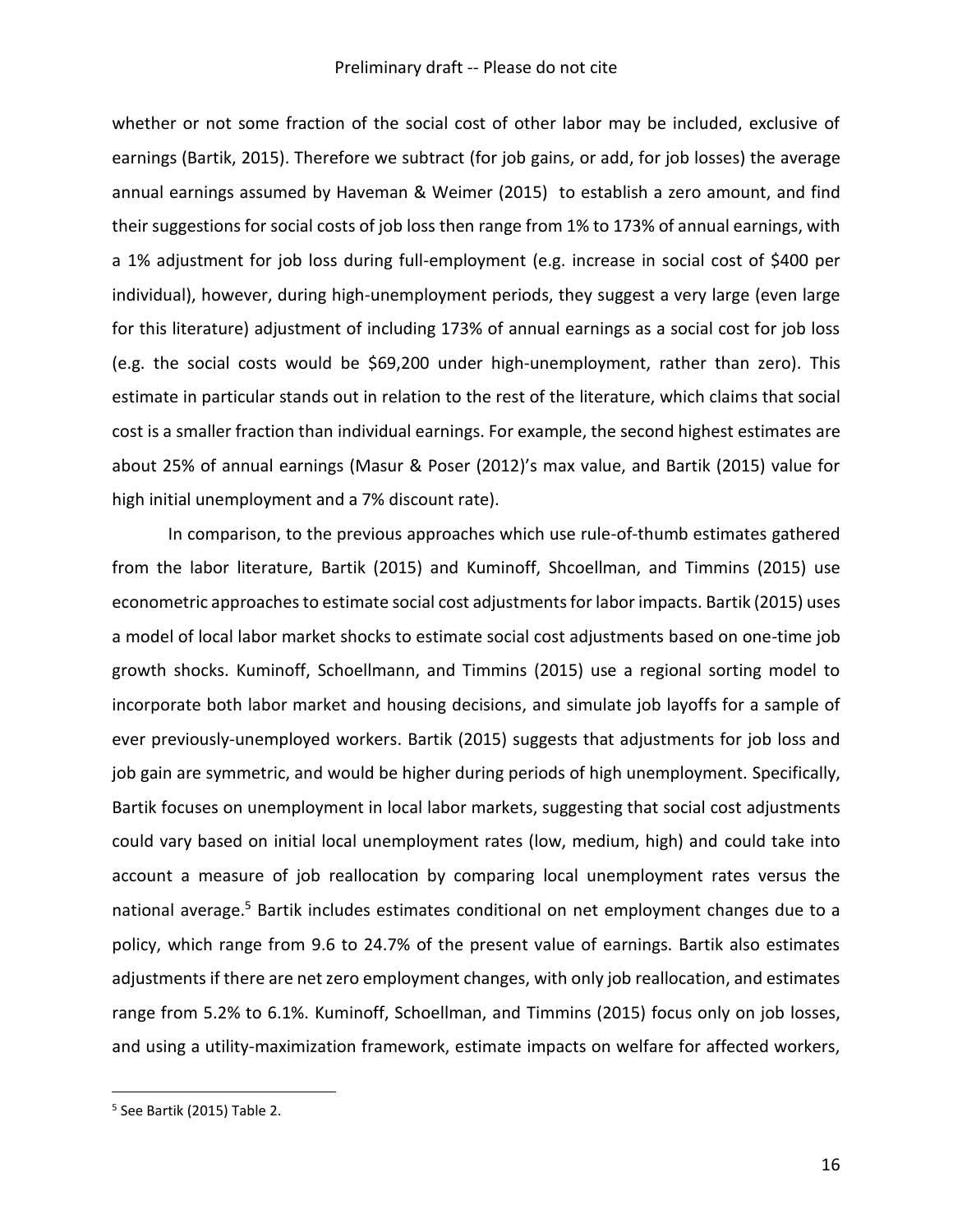when induced by a policy to shift jobs, shift housing locations, or both. Kuminoff, Schoellman, and Timmins (2015) report welfare impacts measured as equivalent variation, for different business cycle conditions (recession, normal, expansion). <sup>6</sup> Assuming an average income of \$50,000, we calculate that those welfare impacts represent a range of 2.5 to 16% of average annual earnings.

Table 2b repeats the estimates in Table 2a, but for levels (dollars), rather than percent adjustments. Across these studies, average annual earnings are assumed to range from \$40,000 to \$61,000. Some studies suggest different values for job losses versus job gains, and some studies focus only one of the two types of impacts. Over the range of studies, social cost adjustments for labor impacts have lower values conditional on full-employment: ranging from \$400 to \$7,000, and higher values conditional on high-unemployment, ranging from \$2,500 to \$69,000.

Table 3 shows listings of the different components of social cost adjustments suggested by the papers, disaggregated by individual adjustments and social adjustments. The wide range of proposed components of social cost adjustments and the small degree of overlap, particularly for social aspects rather than individual costs, show how wide-ranging the approaches and focus are in this most recent literature. While the studies generally incorporate expected components for social costs of labor impacts, such as changes in individual earnings, job search costs, changes in health and well-being associated with unemployment spells, they differ greatly with regards to proposed adjustments for externalities and spillovers, rather than costs directly related to individual workers. For example, Masur and Posner (2012) list possible social adjustments such as unemployment insurance and job-training programs, that others regard as transfers, from a benefit-cost approach. Haveman and Weimer (2015) and Bartik (2015) list adjustments, based on related literatures, for spillover effects on worker's families, including impacts on spousal mental health, children's educational attainment and long-run earnings. However, Bartik (2015) does not include these adjustments in his empirical approach. Other social impacts include the effect of policy-induced employment impacts on local unemployment rates and labor force participation (Bartik, 2015) and the local housing market (Kuminoff, Schoellmann and Timmins,

 $\overline{a}$ 

<sup>6</sup> See Kuminoff, Schoellman, and Timmins (2015) Table 1.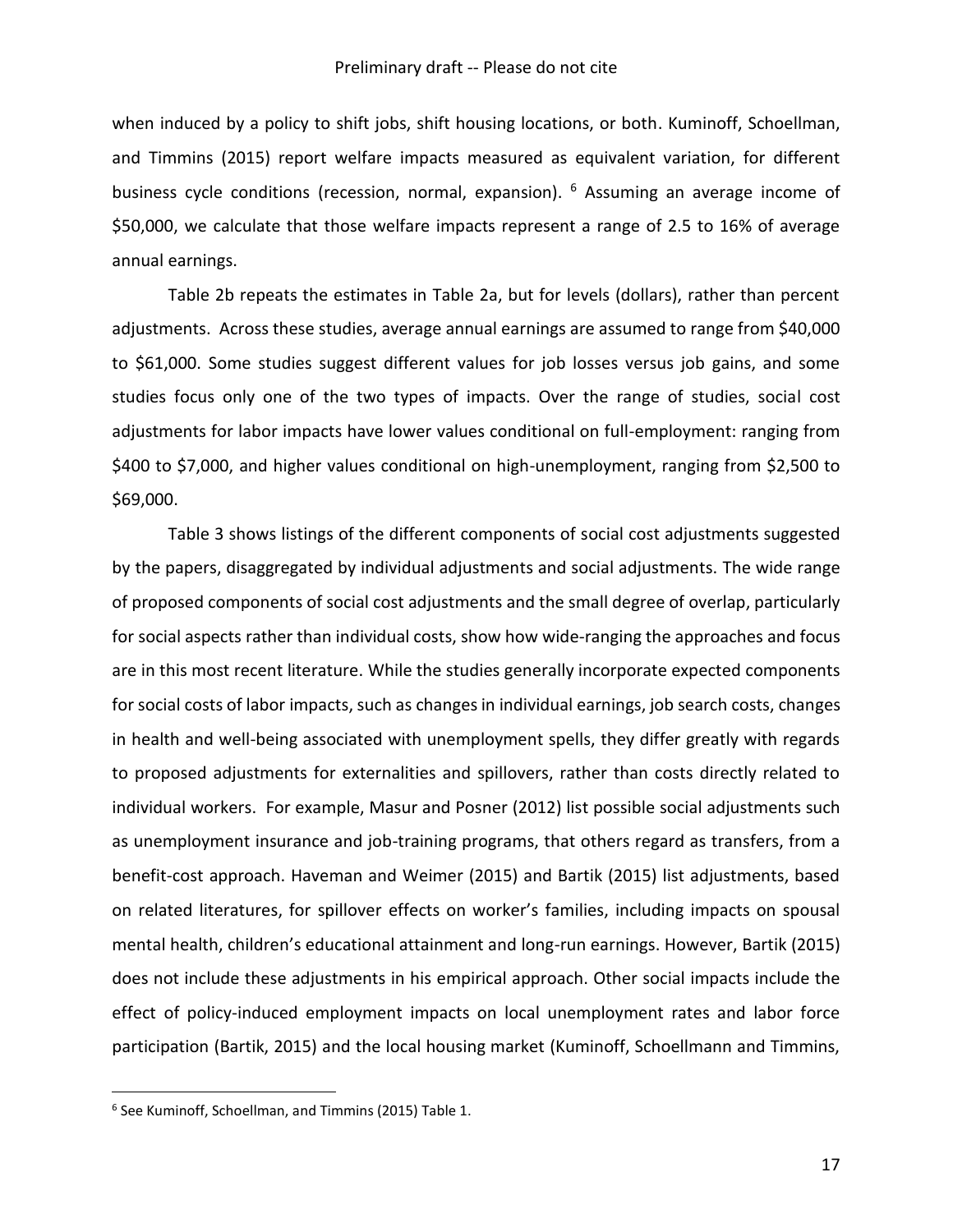2015). Masur and Posner (2012) and Kuminoff, Schoellman, and Timmins (2015) emphasize that industry characteristics, particularly in terms of economic growth, should matter for estimating welfare changes. Finally, the studies mention, and a few emphasize, how heterogeneity in labor plays an important role in estimating welfare impacts. The labor studies cited for the rule-ofthumb estimates also show how demographics, including age, gender, region of employment, education and experience can impact individual costs of job transition and also welfare measures of the social component of those transitions.

## 5 Lessons Learned from New Research on Labor Market Transition Costs

At this point it is useful to reconsider the context and question at hand: what is the appropriate treatment of transition costs associated with labor market reallocation in applied benefit cost analyses of public policies? While in theory these transition costs might be social costs (e.g., Shimer, 2013, Arrow et al., 1996), that does not necessarily imply that the limited time and resources available for benefit cost analyses of public policies under consideration are best devoted to estimating the social costs associated with the potential reallocation of labor as a result of the policies. Some of the new research on this topic has posited that these transition costs would clearly be first order effects, but in some cases the perspective for this conclusions, such as focusing on the individual worker, may be misguided. The impact on an individual who is forced to reallocate to a new job as the result of a policy might be non-trivial for that individual. This is the reason that information about labor market changes induced by policies are relevant for decision makers, as they speak to the incidence of a policy. But the fact that the impact on the individual is of first order importance for them, does not imply that the effect is of first order importance in the context of the national social benefits and costs of the policy, such that time and resources are well spent attempting to monetize the transition costs associated labor market changes. Whether such effort is warranted is a question of how much value this new information would add to analyzing the relative economic efficiency of multiple policy options.

The impact of information on transition costs of labor market shifts in a benefit cost analysis, will depend on the magnitude of the induced labor resource reallocation and the transition cost per unit of labor reallocated relative to the magnitude of the other expected social benefits and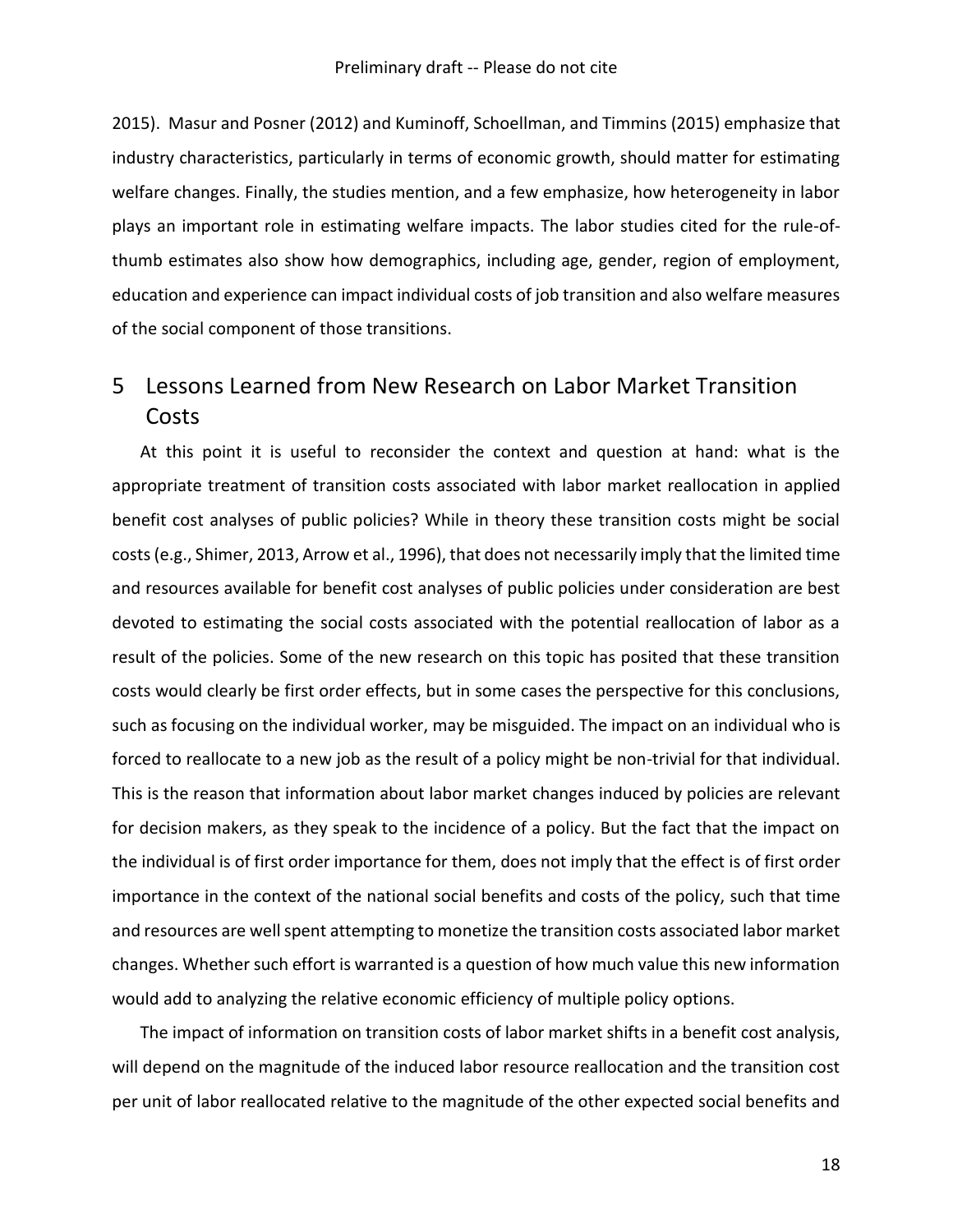costs of the policy. Labor demand theory and the empirical literature recognize that there can be both positive and negative impacts on employment due to environmental policy, as labor is reallocated to more socially-efficient uses. Jobs are both created to supply pollution abatement equipment and services and also potentially lost as regulated industry faces compliance costs (Berman and Bui (2001), Morgenstern, Pizer, and Shih (2002), Coglienese (2014), Deschenes (2014), Pestel (2014)). The growing body of literature that has estimated employment impacts of environmental policies has found either no effect or relatively modest effects on employment (e.g., Berman and Bui, 2001; Greenstone 2002; Morgenstern et al., 2002; Walker, 2011 and 2013; Ferris et al. 2014; Coglianese and Carrigan, 2014). However, this work has focused on the net impact and while the net impact (job creation minus job destruction) may be small, what is relevant for our case is the magnitude of the gross reallocation. While the net impacts are sometimes more statistically discernable, the literature on net employment impacts of environmental regulations has so far ruled out large negative impacts and generally finds small, or statistically insignificant effects. A result which calls into question the likelihood that the transition would be of first order importance unless the transition cost per unit of labor reallocated were exceptionally large given that the expected net benefits of recent large environmental regulations, for example the Clean Power Plan, range from \$26 to \$45 billion dollars in 2030.<sup>7</sup>

In practice, there are cautions that should be kept in mind when considering application within a benefit-cost analysis framework:

(1) **Secondary effects** – guidance on benefit cost analysis suggests focus on first-order, or direct effects, first. Then, there may be important secondary effects which are unrelated to the purpose of the policy. Secondary effects may also be estimated, but care must be taken to avoid "highly speculative or minor consequences [that] may not be worth further formal analysis".<sup>8</sup> Secondary effects that may be important enough to potentially change the ordering of policy alternatives would take analytic priority. Here, in terms of labor market impacts, because environmental policy focuses first on reducing pollution,

 $\overline{a}$ 

<sup>7</sup> U.S. EPA Clean Power Plan Regulatory Impact Analysis, p. ES-21; http://www.epa.gov/airquality/cpp/cpp-finalrule-ria.pdf

<sup>8</sup> U.S. Office of Management and Budget, Circular A-4.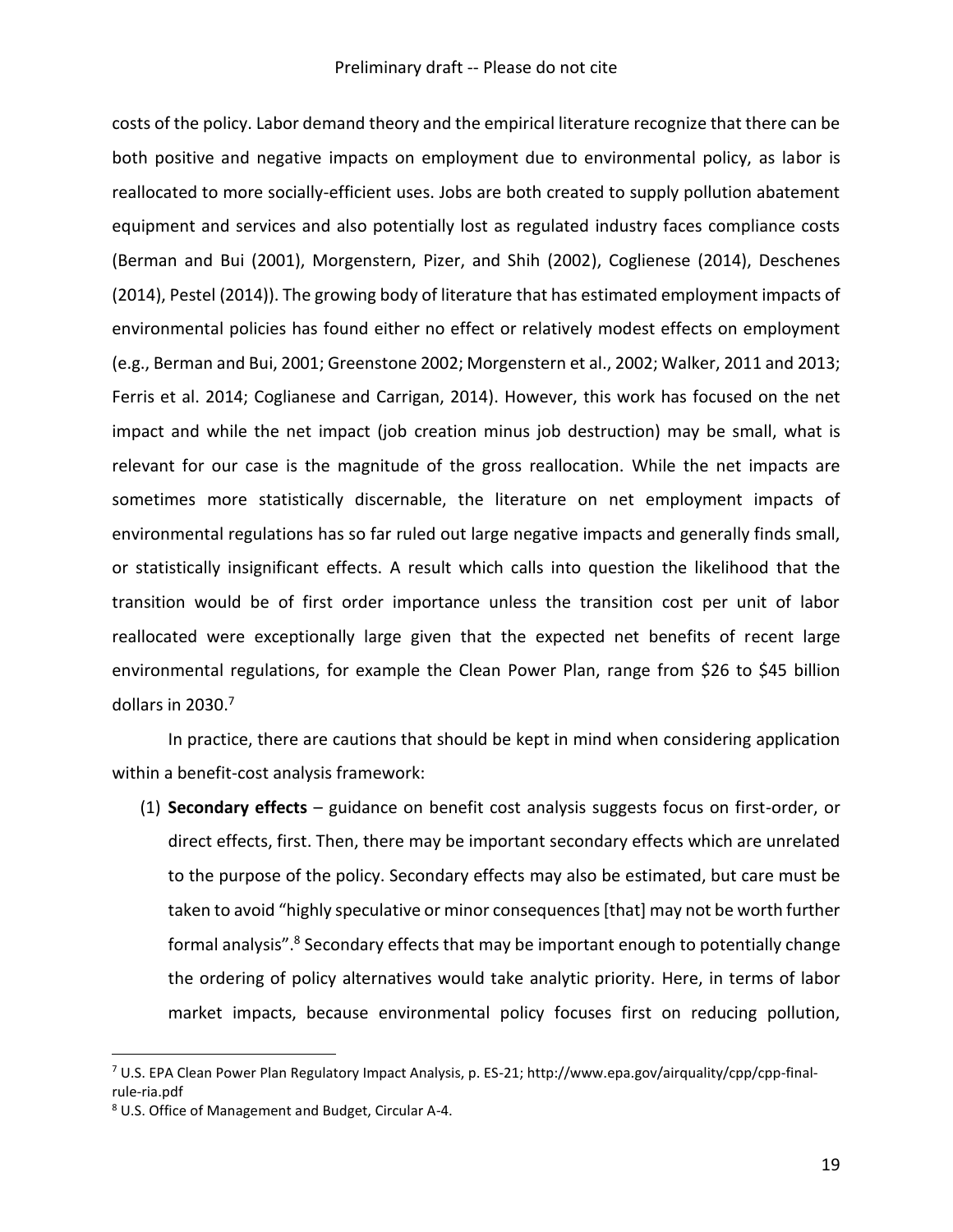protecting human health and the environment, in this framework, these would be considered secondary effects. Bartik (2015) uses his adjusted social cost measures for labor impacts and uses them to adjust cost estimates for a sample of recent environmental regulations, and finds that including these adjustments does not change the net benefit estimates.

- (2) **Transfers** properly identifying transfers, as separate from social cost and social benefits, is an important component of benefit cost analysis and can pose difficulties. For example, unemployment benefits are considered a transfer within a benefit-cost analysis. The unemployment insurance system transfers funds from currently employed workers and even past payments of unemployed workers when they were previously employed to those currently unemployed. Mishan (1994) includes a number of examples showing that unemployment benefit payments and even earnings (transfers from purchasers of goods and services to the firms employing the workers in the form of worker's earnings) are considered to be transfers within a benefit-cost analysis. Masur and Posner (2012), for example, instead suggest that unemployment benefits should be considered a social cost, which may be due to their perspective from an individual worker (see point 1 above).
- (3) **Double-counting** when taking an approach in a benefit-cost analysis that builds up from individual effects and valuations, it can be easy to potentially double-count social costs and social benefits (OMB 2003, etc). Mishan (1994) starts with an example using land, then considers the potential for double-counting when considering labor. If the new project benefits local business and increases local property values, you'd risk doublecounting these social benefits by including the increase in rents (profits) and also including the increased valuations (property-values) for those businesses. The present net value of social benefits should not include both benefit streams; that would be double-counting. Boardman et al (2011) show this by categorizing net benefits of projects: one approach focuses on the inputs for production, important for the policy, and relies on estimates of the opportunity cost of those inputs. The other category of approach attempts to measure values for productive outputs, created by the same inputs in the opportunity cost approach, valued by willingness to pay for the policy. Taking care to avoid double-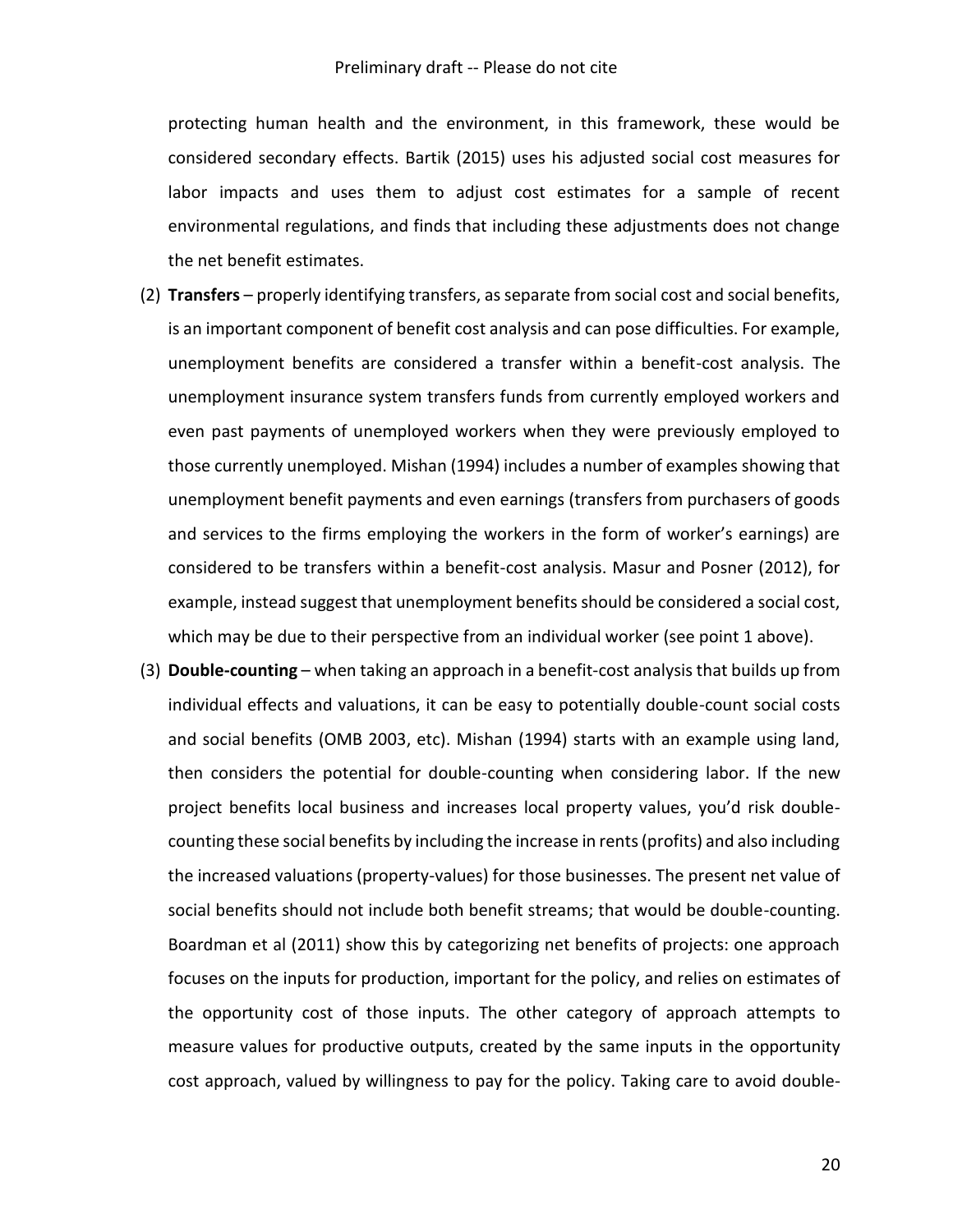counting is important even within social cost estimation, alone, because there may be overlap between willingness to pay-based estimates and opportunity cost-based estimates that should be accounted for.

### 6 Search Models of Labor Market Equilibrium

One potential approach to bringing structure to the estimation of transition costs associated with reallocating labor as a result of a public policy would be to directly estimate the willingness to pay of economic agents to avoid an increased risk of entering an unemployed state within a calibrated structural model of labor markets. This approach would ensure an internally consistent estimate of the transition costs that avoid double counting and other consistency concerns. To illustrate the basic concept we identify the components of a simple partial labor search model (Cahuc and Zylberberg, 2004). While simple, it provides the basic intuition behind the approach and can be expanded using the well-developed literature on such models.

Consider an agent who at any point in time may be either employed, *e* , or unemployed, *u* . We assume that the agent's preferences are well represented by the utility function  $v(\cdot)$  and that the agent does not have access to financial markets, such that there is no savings of investment. The flow of utility is therefore defined by  $v(w)$  if the agent is employed, where w is the wage rate. The agent will continue to earn this wage unless their current job is destroyed, which occurs at the rate  $q$ .  $r$  is the consumption discount rate,  $V_{u}$  is the agent's expected discounted utility if they were in an unemployed state, and *V<sup>e</sup>* is expected discounted utility if employed. If the agent is in the unemployed state they will be searching for an opportunity to shift into the employed state. The rate at which the agent in the unemployed state is presented with opportunities is  $\lambda_{\omega}$ . We can identify x, as the ``reservation wage'' for the agent, and z represents the net opportunity cost of labor for the agent. The opportunity cost of labor for the agent is intended as a comprehensive consumption equivalent net measure including the value of leisure, non-market services (e.g., childcare), pain and suffering, and unemployment insurance payments. The willingness to pay (WTP) of an agent currently in an employed state to avoid shifting to an unemployed state, with certainty, can be defined as the permanent fraction of their wage (as long as they have the job) that the agent would be willing to forgo to avoid a certain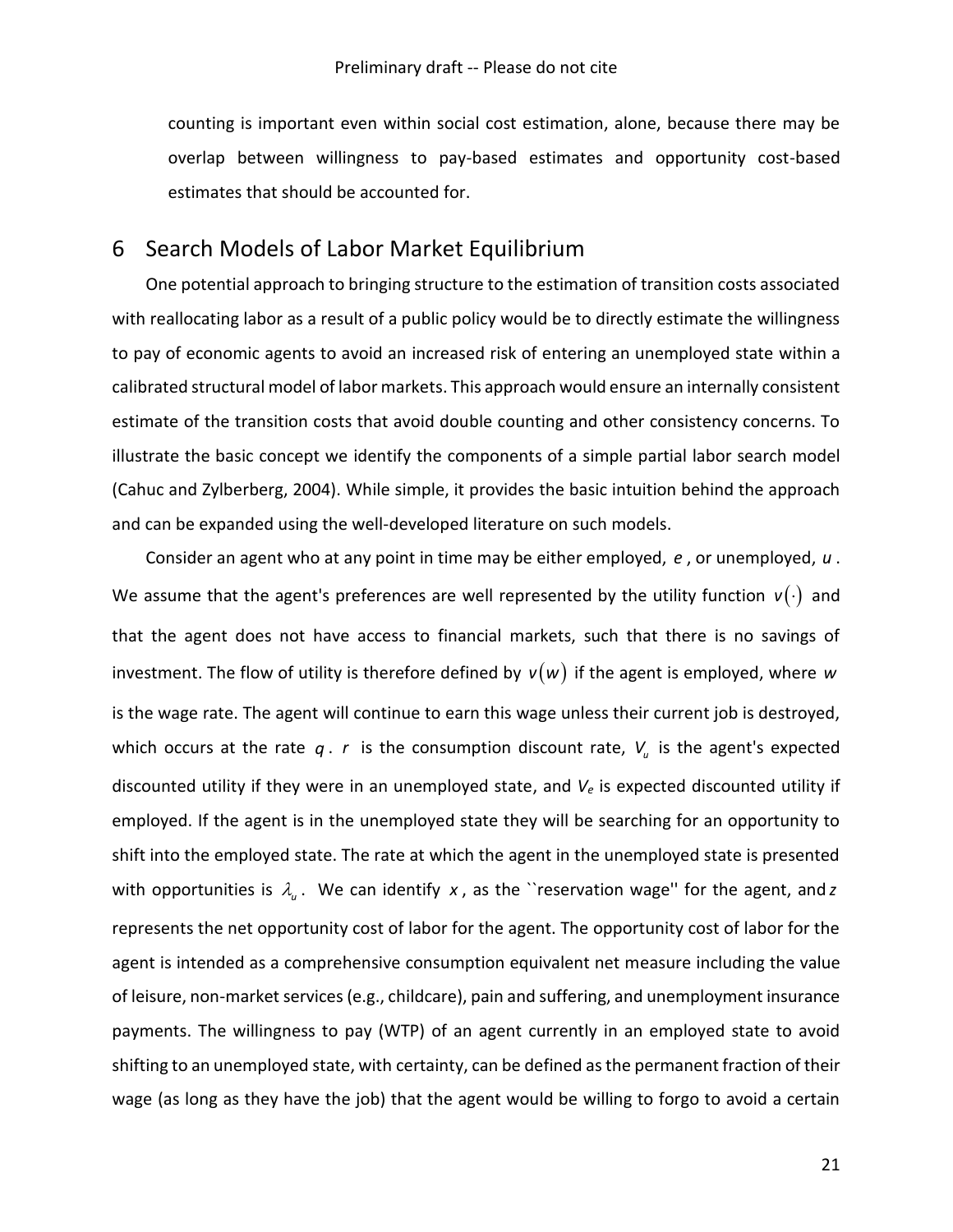shift to the unemployed state. This value is the one that equates the expected discounted utility in the employed state at the reduced wage with discounted expected utility in the unemployed state,

Of course, the preceding stylistic model would be highly simplified. However, there is a robust literature extending the basic search model to include on-the-job search, heterogeneous agents, and endogenous non-degenerate wage distributions. This literature has also worked to calibrate such models to replicate observed labor market conditions. These more complex and carefully calibrated structural models of labor markets provide one avenues for estimating theoretically and internally consistent WTP values for small changes in the risk of involuntarily entering an unemployed state.

### 7 Non-market valuation

Can we consider applying standard environmental approaches for non-market benefits valuation to the issue of valuing labor market changes within benefit cost analysis?

A key, known problem in using benefit cost analysis to evaluate environmental policies is that markets do not exist for many of the expected benefits of the policies, for example, improvements in human health and environmental quality. The field of environmental economics has, over time, developed well-established techniques that are commonly used today to value these non-market benefits. For example, EPA's Regulatory Impact Analysis for the Clean Power Plan (EPA 2015) includes estimates of social benefits from reduced incidence of premature mortality and morbidity from exposure to PM2.5 (using revealed preference approaches, including hedonic analysis), among a number of other health and environmental benefits.

EPA's *Guidelines for Preparing Economic Analyses* (EPA 2014) is a reference for analysts conducting benefit cost analysis of environmental policies. The *Guidelines* devotes a large section to valuation of non-market benefits (ch. 7), which describes theoretically preferred measures, reviews relevant literatures, and provides recommendations for best practices in benefit costs analysis for valuing non-market benefits of environmental policy. In measuring benefits, the theoretically preferred measure of social welfare is the sum of all individuals' willingness to pay (WTP) for the policy (or willingnesss to accept), where willingness to pay is the maximum amount an individual would voluntarily pay for the policy to be enacted. In cases where markets do not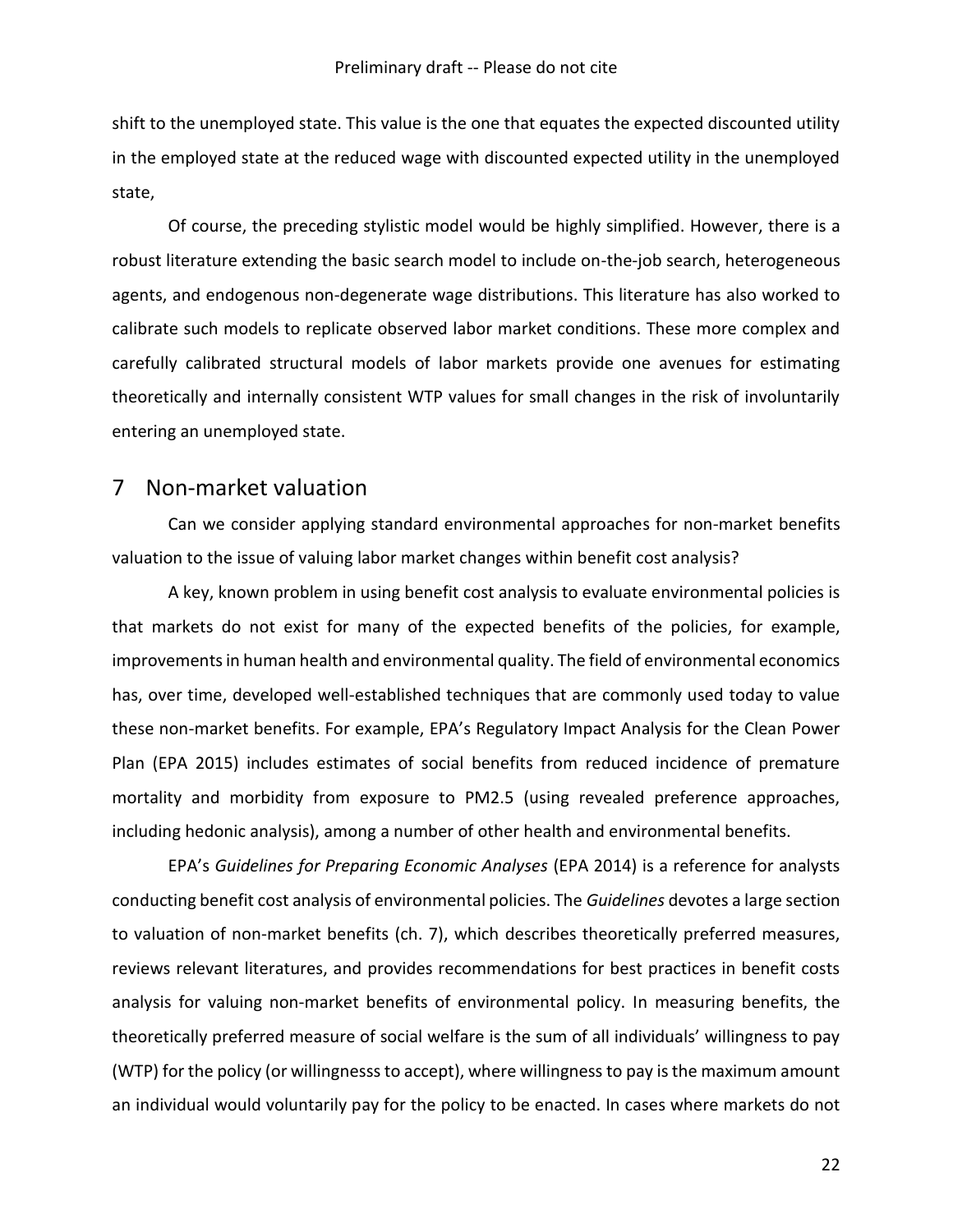exist, willingness to pay for the policy can often be inferred from choices people make in related markets. WTP is a valid measure of "economic value" because it is directly useful for applying the potential Pareto improvement compensation test.

As previously described, two of the difficulties in evaluating labor impacts within a benefit cost analysis framework could be described as "non-market" issues: (1) we cannot observe market wages for unemployed workers, and (2) no market exists for unemployment insurance to fully compensate employed workers for involuntary job loss; the public unemployment insurance system provides temporary, partial income replacement only. There is a literature on the reservation wage, the wage at which unemployed workers would just be willing to accept new employment, (cite old version of Appendix C references), so there is information available in the literature on that measure of opportunity cost for individual unemployed workers. There is also a literature (reviewed above) that attempts to adjust this opportunity cost for individual unemployed workers to reflect social factors potentially relevant for benefit cost analysis, such as externalities, market failures, non-pecuniary effects (health, well-being), and spillovers (effects on family members and local labor markets). Another labor economics literature evaluates the U.S. unemployment insurance system (e.g. Chetty et al, etc) and provides empirical evidence for why there is a missing market for full unemployment insurance (Henden 2015), as well as an estimate of a compensation measure for the cost of unemployment (Hurd 1980).

One area where non-market valuation techniques have been used, directly related to labor markets, is to develop an estimate of the value of a statistical life (VSL), which estimates a monetary value based on small changes in the probability of death for many people. The value of a statistical life used by EPA, currently \$7.9 million (in 2008) dollars, is based on a distribution of 26 published VSL estimates (EPA 2014). These studies rely on hedonic models that use variation in wages to estimate a value for a particular characteristic of a job: mortality risk, i.e. risk of death on the job. This approach relies on individual's willingness to accept higher wages in exchange for an increased risk of accidental death. Individual values for risk reductions are then aggregated by the number of potentially affected individuals, leading to a value for the benefit of mortality risk reduction for the proposed policy. Hedonic wage studies have been frequently used in benefit assessments within benefit cost analyses to value fatal risk reductions.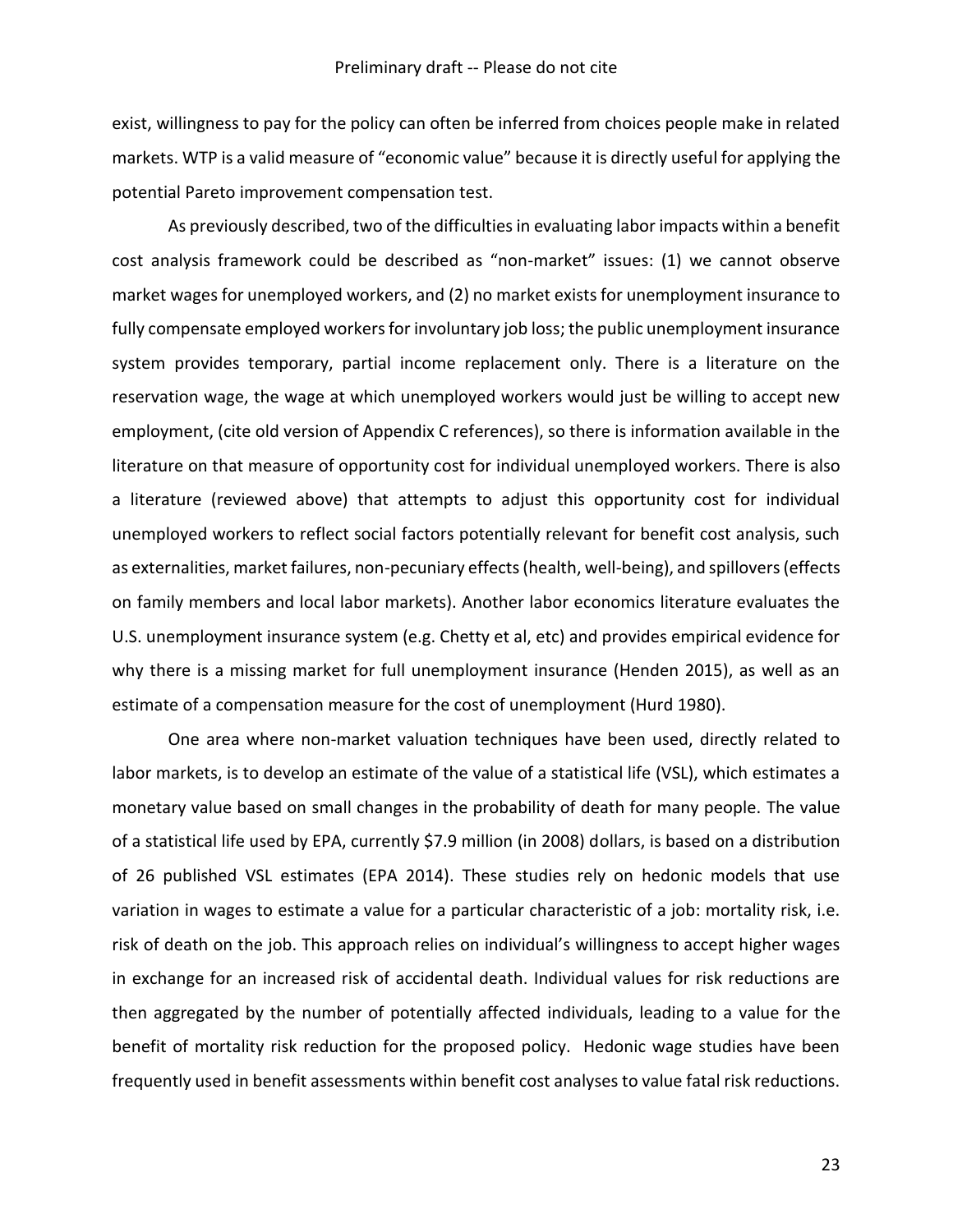There are a few key assumptions that should be met, for this hedonic approach to work well: (1) mortality risk of jobs should be observed and vary sufficiently in measurable ways, and (2) workers must be able to perceive these differences in mortality risk. Some other cautions are to consider if unobservable factors may affect job choice and risk trade-offs, the sources of risks – jobs may have increased risk of both accidental death and serious, but nonfatal injuries. Another caution is to be careful to avoid double-counting of effects. If a local environmental benefit, e.g. improved air quality, is already reflected in workers' wages, then it can both bias the hedonic estimate of the wage-risk premia as well as be double counted within the benefit cost analysis, if that particular environmental benefit is also estimated directly, using a different valuation technique, e.g. averting behaviors.

Let's consider the possibility of using a similar approach to value labor market impacts within benefit cost analysis. If workers potentially affected by an environmental policy face different probabilities of involuntary job loss due (or job gain, if previously unemployed) to the regulation, could we design hedonic wage studies that might be able to estimate a value for that increase (or decrease, if policy leads to hiring previously unemployed workers) in risk for involuntary job loss? We'd first have to look to the hedonic wage literature and see what components of wage premia have previously been studied, e.g. location premia, risk of on-thejob accidents, and account for all those. In addition, we'd need information that's observable to the workers on risk of involuntary job loss by industry, and possibly by occupation, tenure, education, and other important differences for wages. Given the important heterogeneity of labor, as described in the hedonic wage risk studies as well as this recent literature on the social cost of labor, we'd need detailed information that varies by local labor market, over time, by industry, and worker characteristics, e.g. age, education, skills, etc. We'd have to control for the underlying, baseline rates of involuntary job loss for those categories, as well as specify the incremental change in those probabilities due to the policy. If we're able to estimate those marginal changes in risk, we'd then need to aggregate the individual estimates to the number of workers anticipated to be potentially affected by the policy. Such an approach would, theoretically, provide us with a measure of willingness to pay to avoid a statistical unemployment spell, which could then be included in the benefits portion of a benefit cost analysis.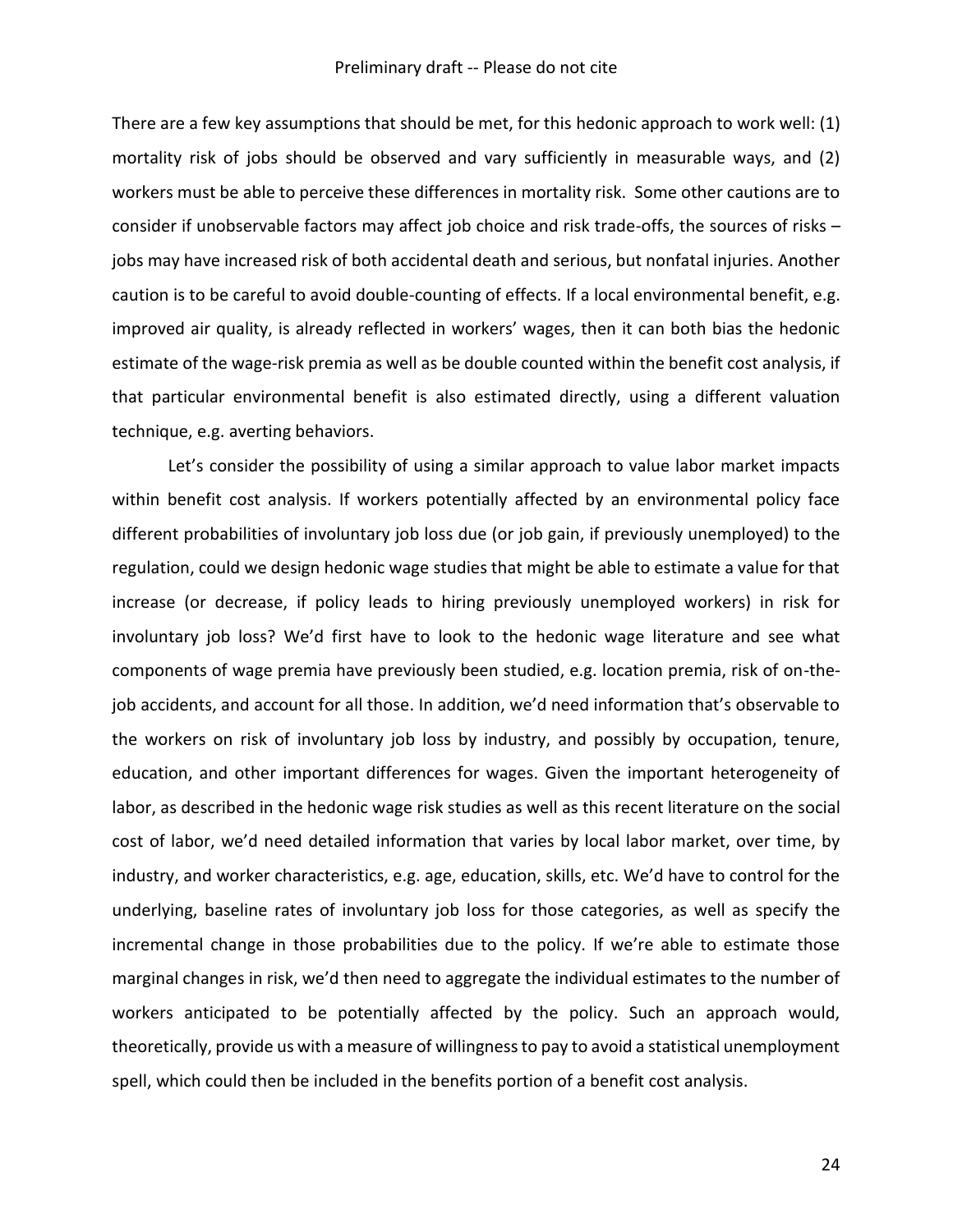### 8 Concluding Remarks

In this paper, we have described and reviewed both the existing, older literature on benefit cost analysis and social transition costs of labor impacts, as well as a new, recent literature re-examining previous work and suggesting new directions and approaches. Importantly, much of this literature relies on empirical approaches, with very little discussion of economic theory and theoretic bases for address welfare measures of these labor impacts within benefit cost analysis of environmental policies. We describe the few theory studies, both on employment impacts of environmental regulation and on labor reallocation and transition within a benefit cost analysis framework, and we consider what they may imply for applied analysis. While in theory, addressing transition and adjustment costs for labor impacts may be important, particularly during periods of high-unemployment, in practice, based on available empirical evidence, it is unclear if the size of those impacts, once valued as social costs or benefits, may be large enough to be considered within benefit cost analysis. The recent empirical literature on social costs of labor impacts focuses on costs for individual workers, which while they can be large in terms of individual earnings, may not be significant costs when aggregated and compared to overall costs of a national, environmental regulation, particularly when the literature has found that overall employment impacts are generally small, in terms of number of affected workers. Additionally, the most recent literature shows a divergence in approaches, ranging from *ad hoc*, rule-of-thumb approaches based on applicable literatures, to econometric estimates, and ranges of estimates for welfare impacts. Some studies focus only on job losses or job gains, not both.

In light of the current state of the literature, we propose two potential approaches, based on established theoretic approaches and empirical work related to benefit cost analysis and labor economics. First, we consider the possibility of adapting labor search models, for unemployment, to address willingness to pay to avoid statistical spells of unemployment, rather than willingness to accept job offers. We find, adapting a simple version of a standard job search model, that the range of implied willingness to pay is similar to the range of estimates for social cost adjustments suggested by the recent literature. Second, we consider the possibility of approaching this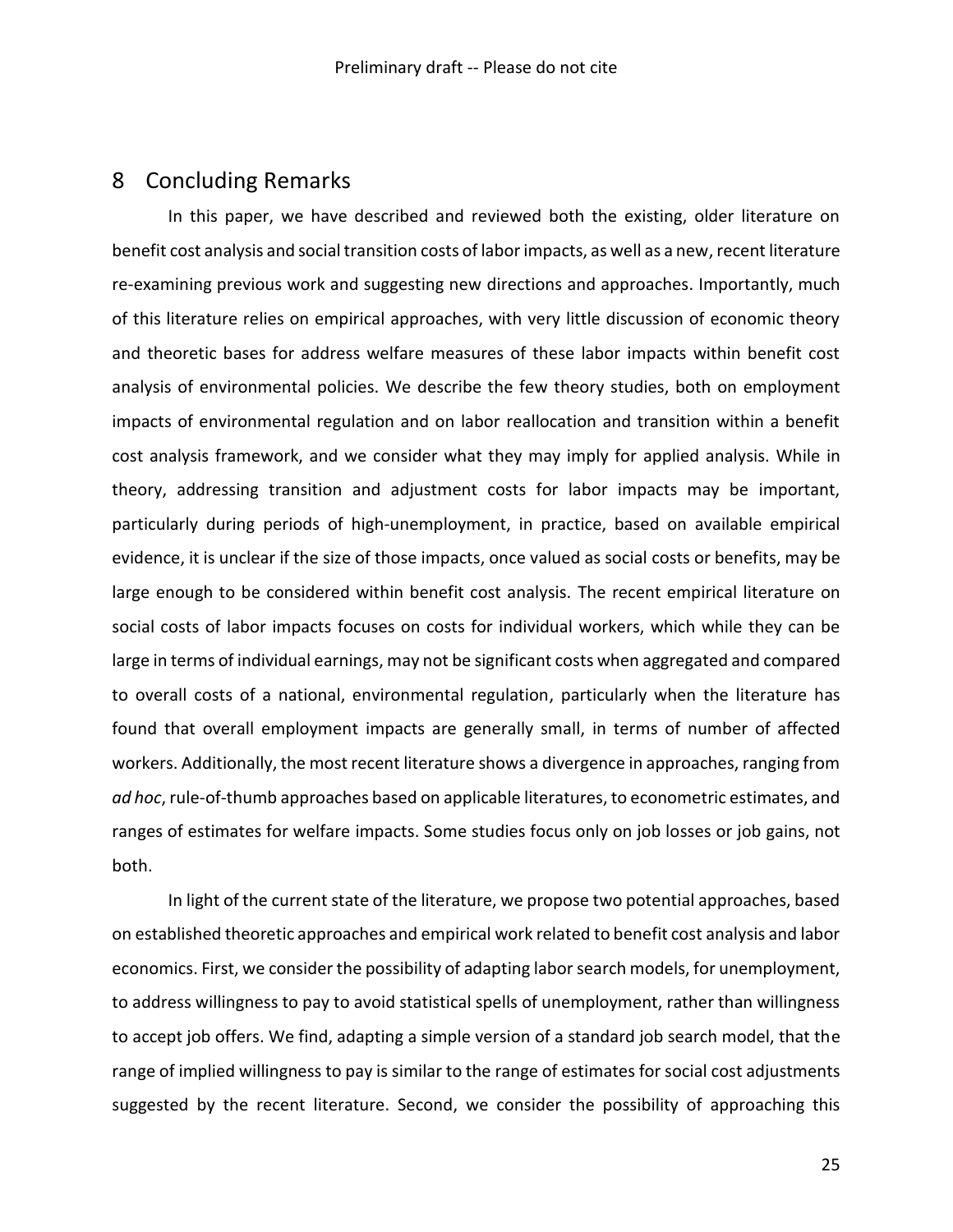question of valuing employment impacts using a similar approach to that is used for estimating the value of a statistical life. This would be a revealed preference approach, and entail hedonic estimation of a trade-off between earnings and risk of involuntary job loss (or job gain, if previously unemployed). If this approach could account for other components of wage-risk premia, and this job loss risk associated with a policy can be observed, then this approach would measure willingness to pay to avoid that risk, relying on econometric evaluation of detailed labor market information to measure a value, or distribution of values.

Cass Sunstein has called this effort to consider welfare measures of labor market impacts within benefit cost analysis as "frontiers question", which provides a framework to view our initial work on this issue. How useful and compelling might these two potential approaches be, in light of our focus in benefit cost analysis on first-order effects of policies? In future hindsight, we may learn that welfare estimates of labor impacts were actually of second-order importance, implying that developing these approaches may have been unneeded. A similar question and resulting empirical literature may provide a cautionary note: the double-dividend literature hypothesized welfare-improving tax policies that would reduce both tax burdens and environmental pollution at the same time (Just et al, 2004). While the start of the literature reflected somewhat polarized opinions: there would be large welfare gains or none, the resulting empirical work eventually indicated that, overall, there was not much, in terms of welfare gains.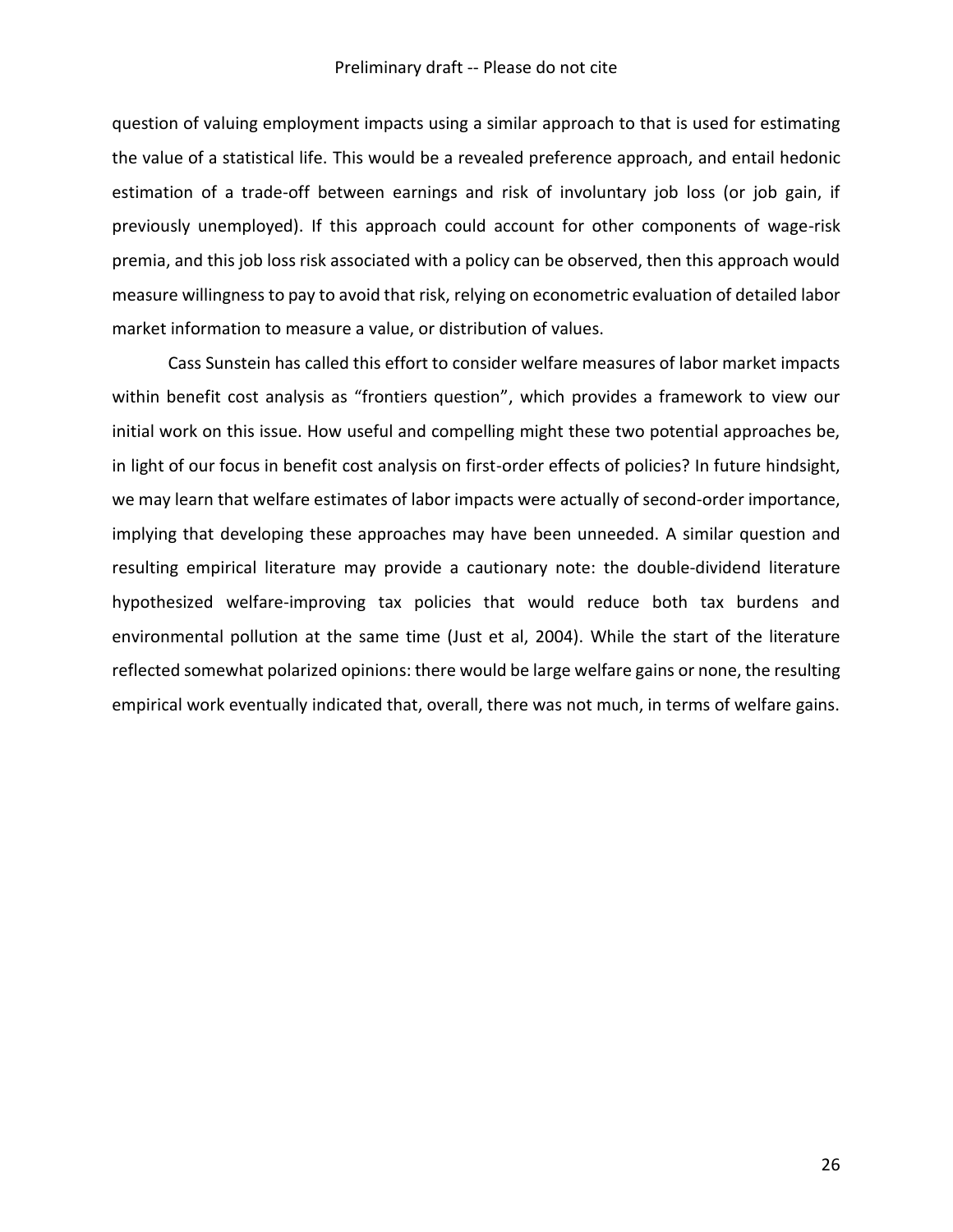### **References**

- Arrow, Kenneth J., et al. (1996) *Benefi t– Cost Analysis in Environmental, Health, and Safety Regulation— A Statement of Principles*. Washington, DC: American Enterprise Institute, the Annapolis Center, and Resources for the Future.
- Bartik, Timothy J. (2012) "Including Jobs in Benefit-Cost Analysis", Annual Review of Resource Economics, Vol. 4: 55-73.
- Berman, Eli, and Linda T. Bui, (2001) "Environmental Regulation and Labor Demand: Evidence from the South Coast Air Basin," Journal of Public Economics, 79, 265 – 295.
- Boardman, E.A., Greenberg, D.H., Vining, A.R. and Weimer, D.L. (2006). *Cost-Benefit Analysis Concepts and Practice*, 3rd edition, Pearson Prentice Hall.
- Cahuc, Pierre, and Andre Zylberbeg (2004). *Labor Economics*, The MIT Press, Cambridge, Massachusetts. Ch. 3.
- Chang Y. and Kim S.B. 2006. "From Individual to Aggregate Labor Supply: A Quantitative Analysis Based on a Heterogeneous Agent Macroeconomy." International Economic Review, 47(1): 1-27.
- Coglianese, Cary and Christopher Carrigan (2014), "The Jobs and Regulation Debate", ch.1 in *Does Regulation Kill Jobs?* Eds. Cary Coglianese, Adam M. Finkel, and Christopher Carrigan. University of Pennsylvania press. [http://www.upenn.edu/pennpress/book/toc/15183.html.](http://www.upenn.edu/pennpress/book/toc/15183.html)
- Davis, S. J., von Wachter, T. (2011) "Recessions and the costs of job loss" *Brookings Papers on Economic Activity* 43:2: 1–72.
- Deschenes, Olivier (2014). "Environmental regulations and labor markets", IZA World of Labor, <http://wol.iza.org/articles/environmental-regulations-and-labor-markets>
- Epp, Donald J. (1979) "Unemployment and Benefit-Cost Analysis: A Case Study Test of a Haveman-Krutilla Hypothesis" *Land Economics*, Vol. 55, No. 3 Aug., pp. 397-404.
- Ferris, Ann E. and Al McGartland (2014) "A Research Agenda for Improving the Treatment of Employment Impacts in Regulatory Impact Analysis", ch.9 in *Does Regulation Kill Jobs?* Eds. Cary Coglianese, Adam M. Finkel, and Christopher Carrigan. University of Pennsylvania press.
- Ferris, Ann E., Ronald J. Shadbegian, and Ann Wolverton. (2014). "The Effect of Environmental Regulation on Power Sector Employment: Phase I of the Title IV SO2 Trading Program." *Journal of the Association of Environmental and Resource Economists* 5, 173-193.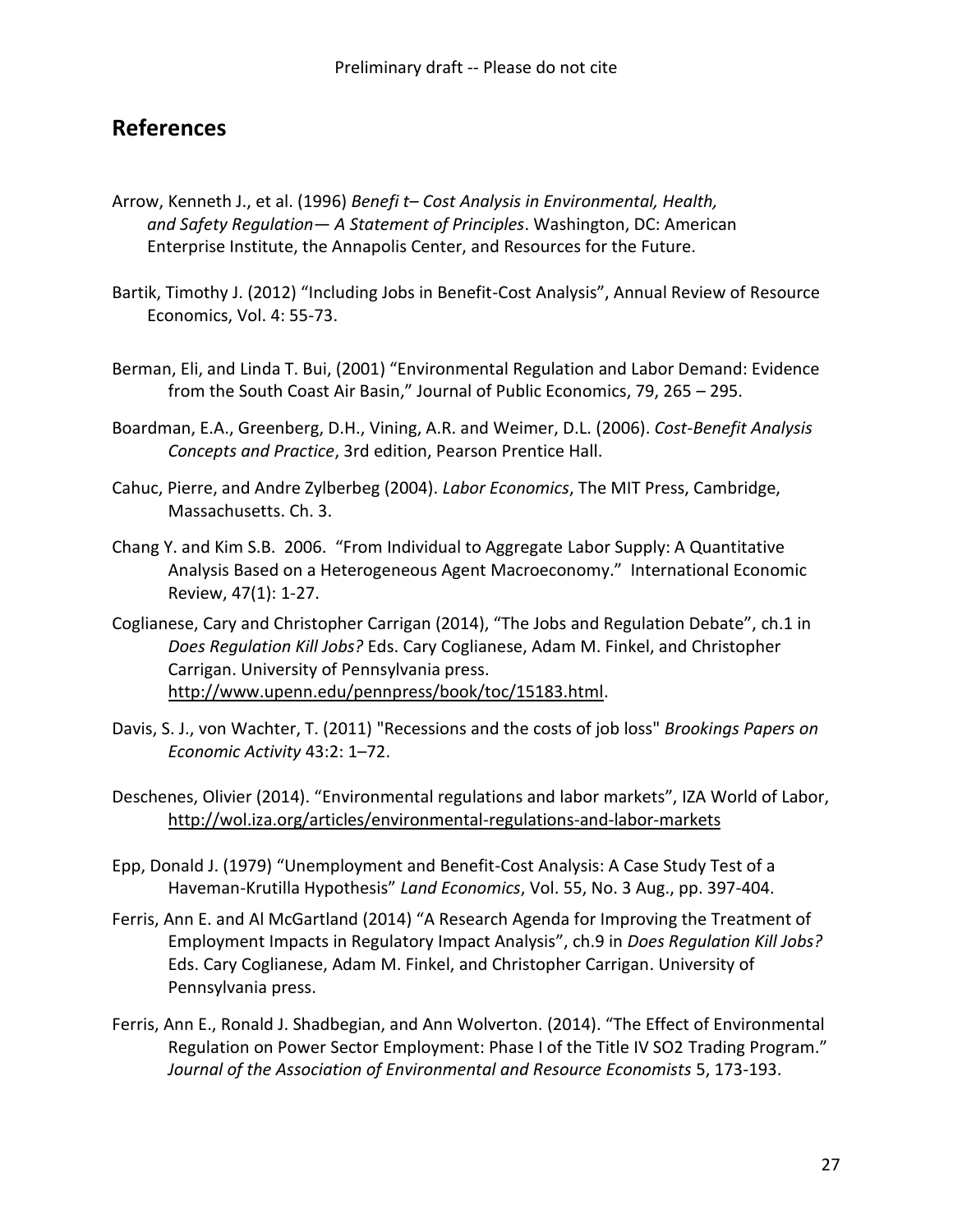- Greenstone, M. (2002). "The Impacts of Environmental Regulations on Industrial Activity: Evidence from the 1970 and 1977 Clean Air Act Amendments and the Census of Manufactures." Journal of Political Economy 110(6): 1175-1219.
- Gronau, R. 1973. "The Intrafamily Allocation of Time: The Value of Housewives' Time." The American Economic Review, 63(4): 634-651.
- Hagedorn, M. and Manovskii, I. 2008. "The cyclical behavior of equilibrium unemployment and vacancies revisited." American Economic Review, 98(4): 1692–1706.
- Hall, R.E. 2006. "Work-Consumption Preferences, Cyclical Driving Forces, and Unemployment Volatility." Unpublished Manuscript.
- Harberger, A.C. (1971) "On Measuring the Social Opportunity Cost of Labour" International Labour Review, pp. 559-580.
- Haveman, Robert H. and Scott Farrow (2011). "Labor Expenditures and Benefit-Cost Accounting in Times of Unemployment", *Journal of Benefit Cost Analysis*, Vol. 2, Issue 2, Article 7.
- Haveman, Robert H. and John V. Krutilla (1967a) "Unemployment, Excess Capacity, and Benefit-Cost Investment Criteria", *The Review of Economics and Statistics*, Vol. 49, No. 3, pp. 382-392.
- Haveman, Robert H. and John V. Krutilla (1967b) "Unemployment, Excess Capacity, and Benefit-Cost Investment Criteria: Some Supplementary Estimates", *The Review of Economics and Statistics*, Vol. 49, No. 4, pp. 654-655.
- Haveman, Robert H. and John V. Krutilla (1968). *[Unemployment, Idle Capcity, and the](http://www.amazon.com/Unemployment-Capcity-Evaluation-Public-Expenditures/dp/B000TTBH2C/ref=la_B00IWBW7V4_1_1?s=books&ie=UTF8&qid=1429492942&sr=1-1)  [Evaluation of Public Expenditures](http://www.amazon.com/Unemployment-Capcity-Evaluation-Public-Expenditures/dp/B000TTBH2C/ref=la_B00IWBW7V4_1_1?s=books&ie=UTF8&qid=1429492942&sr=1-1)*.
- Haveman, Robert H. (1976) *The Economics of the Public Sector,* Baltimore: Johns Hopkins University Press.
- Haveman, Robert H. (1983) "Evaluating Public Expenditure Under Conditions of Unemployment", ch. 8 in *Public Expenditure and Policy Analysis*, eds. Robert H. Haveman and Julius Margolis, Boston: Houghton Mifflin Company.
- Haveman, Robert H. and David L. Weimer (2015 forthcoming) "Public Policy Induced Changes in Employment: Valuation Issues for Benefit-Cost Analysis" Vol. 6. [http://benefitcostanalysis.org/journal.](http://benefitcostanalysis.org/journal)
- Hendren, Nathaniel (2015) "Knowledge of Future Job Loss and Implications for Unemployment Insurance," working paper.
- Hurd, Michael (1980) "A Compensation Measure of the Cost of Unemployment to the Unemployed", *Quarterly Journal of Economics*, vol. 95, No. 2, pp. 225-243.
- Jung, Philip and Keith Kuester (2015) "Optimal Labor-Market Policy in Recessions", *American Economic Journal: Macroeconomics*, Vol. 7, Issue 2.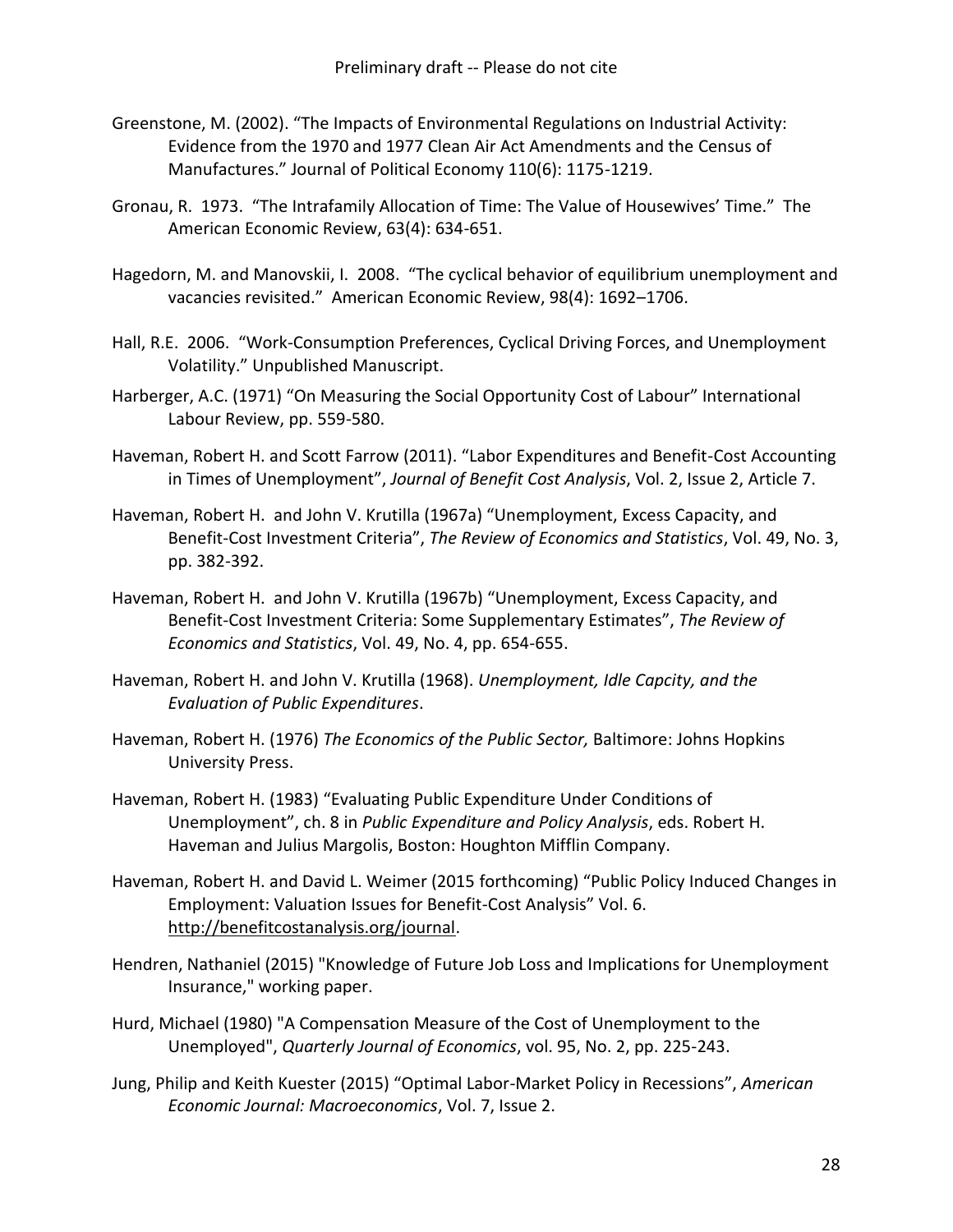- Just, Richard E., Darrell L. Hueth, and Andrew Schmitz (2004). *The Welfare Economics of Public Policy: A Practical Approach to Project And Policy Evaluation.* Edward Elgar Press: Cheltenham UK.
- Masur, Jonathan S. and Eric A. Posner (2012) "Regulation, Unemployment, and Cost-Benefit Analysis", *Virginia Law Review*, Vol. 98, 579-634..
- Morgenstern, Richard D., William A. Pizer, and Jhih-Shyang Shih. "Jobs Versus the Environment: An Industry-Level Perspective." *Journal of Environmental Economics and Management* 43 (2002): 412-436.
- Mortensen, D. T. and Pissarides, C. A. 1994. "Job Creation and Job Destruction in the Theory of Unemployment." Review of Economic Studies, 61(3): 397-415.
- Nakamura, A. and Nakamura, M. 1994. "Predicting Female Labor Supply: Effects of Children and Recent Work Experience." The Journal of Human Resources, 29(2): 304-327.
- Pestel, [Nico \(2014\)](http://wol.iza.org/authors/nico-pestel) "Employment effects of green energy policies", IZA World of Labor, <http://wol.iza.org/articles/employment-effects-of-green-energy-policies>
- Shimer, R. (2005) "The cyclical behavior of equilibrium unemployment and vacancies." American Economic Review, 95(1): 25–49.
- Shimer, R. (2013). "Optimal Taxation of Consumption Externalities with Search Unemployment." working paper.
- Walker, Reed. (2011)."Environmental Regulation and Labor Reallocation." *American Economic Review: Papers and Proceedings*, 101(2).
- Walker, Reed. (2013)."[The Transitional Costs of Sectoral Reallocation: Evidence From the](http://faculty.haas.berkeley.edu/rwalker/research/walker_transitional_costs_CAA.pdf)  [Clean Air Act and the Workforce](http://faculty.haas.berkeley.edu/rwalker/research/walker_transitional_costs_CAA.pdf)", *Quarterly Journal of Economics*,128 (4): 1787-1835.
- U.S. Environmental Protection Agency (2011), *Handbook on the Benefits, Costs, and Impacts of Land Cleanup and Reuse*. [http://yosemite.epa.gov/ee/epa/eerm.nsf/vwAN/EE-0569-](http://yosemite.epa.gov/ee/epa/eerm.nsf/vwAN/EE-0569-02.pdf/$file/EE-0569-02.pdf) [02.pdf/\\$file/EE-0569-02.pdf](http://yosemite.epa.gov/ee/epa/eerm.nsf/vwAN/EE-0569-02.pdf/$file/EE-0569-02.pdf)
- U.S. Environmental Protection Agency (2014), *Guidelines for Preparing Economic Analyses*. [http://yosemite.epa.gov/ee/epa/eerm.nsf/vwAN/EE-0568-50.pdf/\\$file/EE-0568-50.pdf](http://yosemite.epa.gov/ee/epa/eerm.nsf/vwAN/EE-0568-50.pdf/$file/EE-0568-50.pdf)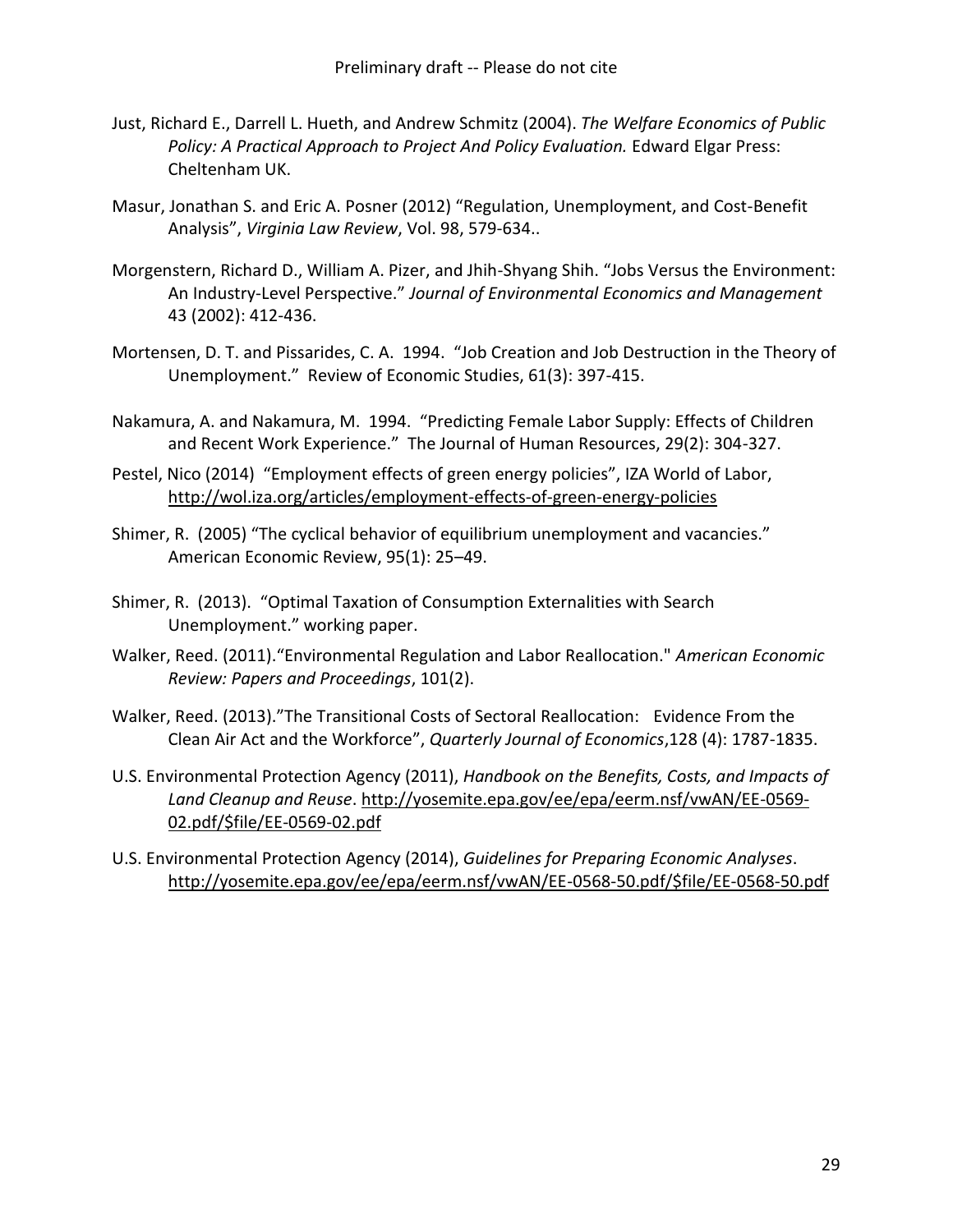### Table 1 – Literature on Social Cost of Labor

|                                           | Include social cost<br>of labor in BCA? | Include only<br>when high<br>unemployment? | <b>Caveats</b>                                                                                                                                                          |
|-------------------------------------------|-----------------------------------------|--------------------------------------------|-------------------------------------------------------------------------------------------------------------------------------------------------------------------------|
| <b>Standard Approach</b>                  | <b>No</b>                               |                                            | Assume labor reallocates costlessly w/ full-employment                                                                                                                  |
| Haveman & Farrow (2011)                   | Yes                                     | Yes                                        | But only during periods of high-unemployment (considers<br>only public projects)                                                                                        |
| <b>EPA's Land Handbook</b><br>(2011)      | Yes                                     | Yes                                        | But only for clean-up or re-use projects that hire<br>previously-unemployed workers in local areas with long-<br>term unemployment                                      |
| Masur & Posner $(2012)$                   | Yes                                     |                                            |                                                                                                                                                                         |
| <b>Smith, V. Kerry (2012)</b>             | Yes                                     | Yes                                        | But need to develop macroeconomic framework to<br>account for business cycles                                                                                           |
| <b>Bartik (2012)</b>                      | Yes                                     |                                            | Larger net efficiency gains from increased employment in<br>labor markets with involuntary unemployment                                                                 |
| Shimer $(2013 wp)$                        | Yes                                     | Yes                                        | But only for quantity-based policy instruments (not price-<br>based) and when job search is significantly costly or<br>polluting sector is initially suboptimally large |
| Haveman $\&$ Weimer (2015)                | Yes                                     |                                            | Even at full-employment, include opportunity $cost =$<br>earnings, and include search costs                                                                             |
| <b>Smith, V. Kerry (2015)</b>             | Yes                                     | Yes                                        | BCA normally looks only at equilibria before and after the<br>policy, but needs to expand to consider the transition<br>path                                            |
| <b>Bartik</b> (2015)                      | Yes                                     | Yes                                        | Focus on times of high national unemployment and<br>estimate costs in local areas with high unemployment.                                                               |
| Kuminoff, Schoellman,<br>Timmins $(2015)$ | Yes                                     |                                            | Also consider margin of adjustment for housing choices.<br>Difficult to model.                                                                                          |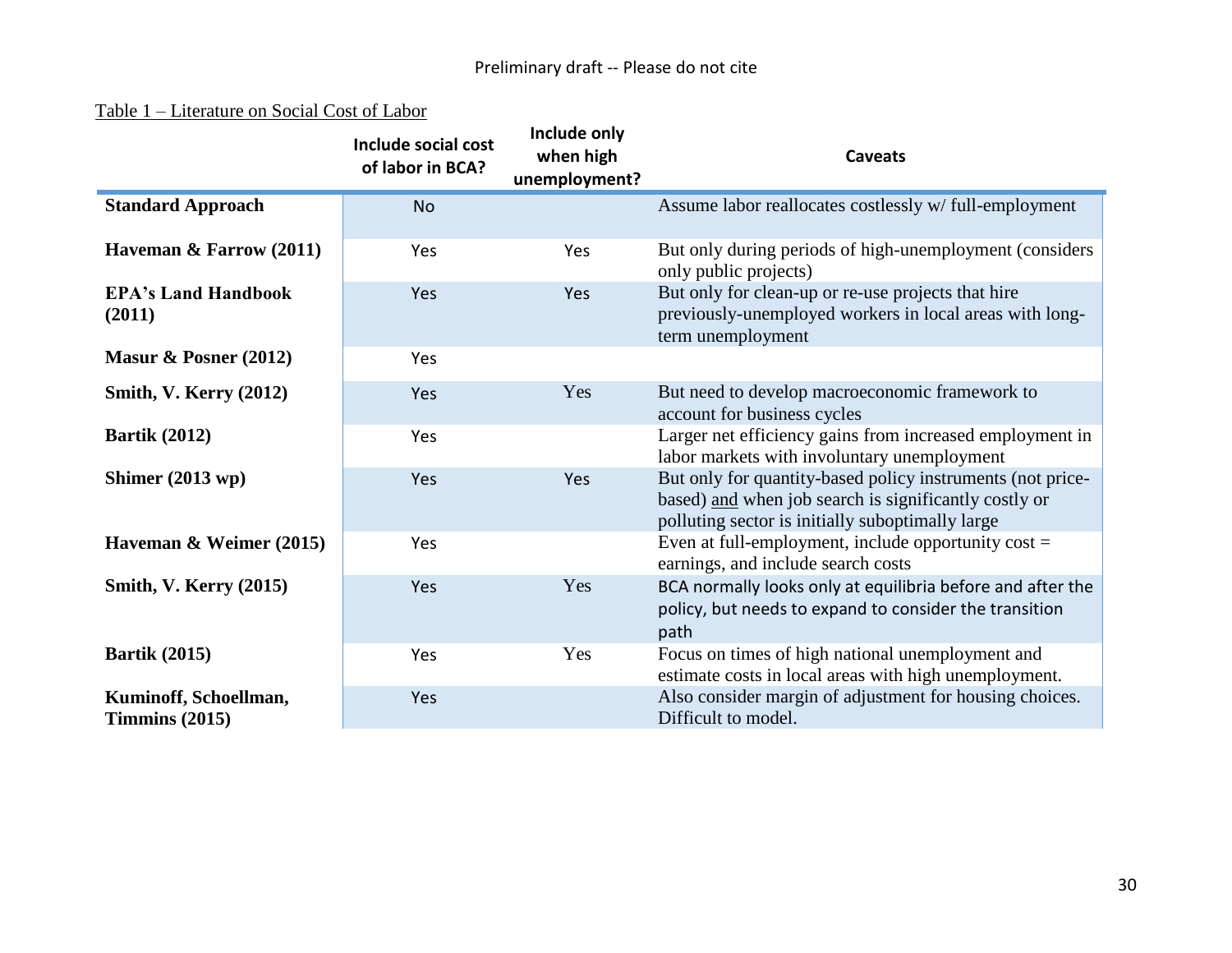| Social Cost - proposed adjustments<br>(individual worker, % of annual earnings) | Haveman &<br><b>Farrow (2011)</b> | Masur &<br><b>Posner</b><br>(2012) | Haveman<br>&<br>Weimer<br>(2015) | <b>Bartik (2015)</b> | Kuminoff,<br>Schoellman &<br><b>Timmins (2015)</b> |
|---------------------------------------------------------------------------------|-----------------------------------|------------------------------------|----------------------------------|----------------------|----------------------------------------------------|
| Avg. annual earnings:<br><b>Job loss</b>                                        | \$100                             | \$50,000                           | \$40,000                         | \$60,892             | n.a.<br>(assume \$50,000)                          |
| w/full-employment<br>$\bullet$<br>social cost adjustment<br>$\circ$             |                                   | 3% to<br>10%<br>(max<br>25%)       | 1%                               | 5.2% to 9.6%         | 2.5% to 14%                                        |
| w/ high unemployment                                                            |                                   |                                    |                                  |                      |                                                    |
| social cost adjustment<br>$\circ$                                               |                                   |                                    | 173%                             | 19%                  | 5% to 16%                                          |
| Job gain                                                                        |                                   |                                    |                                  |                      |                                                    |
| w/full-employment<br>$\bullet$                                                  |                                   |                                    |                                  |                      |                                                    |
| social cost adjustment<br>$\circ$                                               | none                              |                                    | 14%                              | 5.2% to 9.6%         |                                                    |
| w/ high unemployment                                                            |                                   |                                    |                                  |                      |                                                    |
| social cost adjustment<br>$\circ$                                               | $-20%$                            |                                    | $-75%$                           | 19%                  |                                                    |

#### Table 2a – Benefit-Cost Analysis standard approach: labor is a social cost

Notes:

- *Masur & Posner:* lifetime costs of unemployment: \$35,000, \$100,000, or max \$260,000. Annual value: divide by 30 years.
- *Haveman & Farrow*: social cost of labor is \$80 rather than market wage of \$100, based on a single example in the text to illustrate approach.
- *Haveman & Weimer*: calculations based on estimates in Table 4: job loss is counted in BCA as a negative social cost (i.e. social benefit). For example, from Table 4, w/ avg. earnings of \$40,000, if full-employment, social cost  $= $45,600$  to hire the previously unemployed worker. If high unemployment, social costs is lower: \$9,800 to hire the same worker. Likewise for job loss: w/full-employment, social cost = -\$39,600 (a social benefit) if worker becomes unemployed. If high unemployment, social cost is much higher: \$29,200 if worker becomes unemployed.
- *Bartik*: Table 2. 3% discount rate, low and high employment values -- range reflects a low estimate based on job reallocation and a high estimate on permanent unemployment. PV for permanent job loss or gain: \$129,000 to \$328,000; PV for reallocation (even if zero job change nationally): \$57,000 \$110,000. Reports standard errors.
- *Kuminoff, Schoellman, & Timmins*: avg. annual earnings not reported, but their sample is from the CPS, ages 16+ if ever unemployed between Jan 2002 and Feb 2012. Reports standard errors.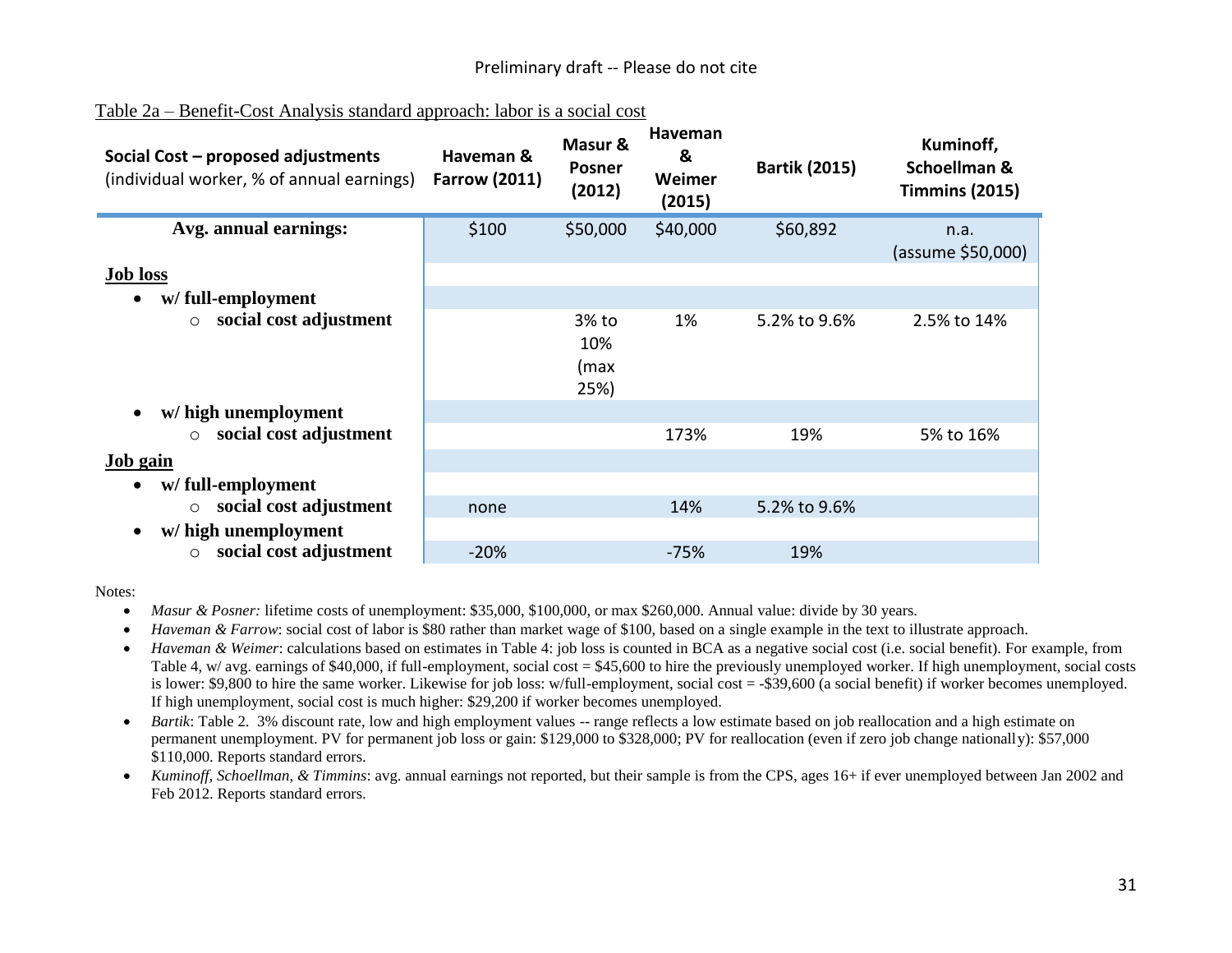| Table 2b – Benefit-Cost Analysis standard approach: labor is a social cost |  |
|----------------------------------------------------------------------------|--|
|                                                                            |  |

| Social Cost - proposed amounts<br>(individual worker, annual \$) | Haveman<br>& Farrow<br>(2011) | <b>Masur &amp; Posner</b><br>(2012)                                                                              | <b>Haveman</b><br>& Weimer<br>(2015) | <b>Bartik (2015)</b>                                                  | Kuminoff,<br>Schoellman &<br><b>Timmins (2015)</b> |
|------------------------------------------------------------------|-------------------------------|------------------------------------------------------------------------------------------------------------------|--------------------------------------|-----------------------------------------------------------------------|----------------------------------------------------|
| Avg. annual earnings:                                            | \$100                         | \$50,000                                                                                                         | \$40,000                             | \$60,892                                                              | n.a.<br>(assume \$50,000)                          |
| <b>Job loss</b><br>w/full-employment<br>$\bullet$                |                               |                                                                                                                  |                                      |                                                                       |                                                    |
| w/social cost adjustment<br>$\circ$                              |                               | \$35,000 to<br>\$100,000<br>(lifetime;<br>\$260,000 max)<br>\$1,700 to \$4,850<br>(annualized;<br>$$12,600$ max) | \$400<br>(annual)                    | \$57,000 to<br>\$129,000 (PV)<br>\$2,700 to \$6,200<br>(annualized)   | \$1,231 to \$7,000<br>(expected E.V.)              |
| w/ high unemployment<br>$\bullet$                                |                               |                                                                                                                  | \$20,000<br>(annual)                 |                                                                       |                                                    |
| w/social cost adjustment<br>$\circ$                              |                               |                                                                                                                  | \$69,200<br>(annual)                 | \$110,000 to<br>\$328,000 (PV)<br>\$5,300 to \$15,900<br>(annualized) | \$2,492 to \$7,949<br>(expected E.V.)              |
| <b>Job</b> gain                                                  |                               |                                                                                                                  |                                      |                                                                       |                                                    |
| w/full-employment<br>$\bullet$                                   |                               |                                                                                                                  |                                      |                                                                       |                                                    |
| w/social cost adjustment<br>$\circ$                              | \$100                         |                                                                                                                  | \$5,600<br>(annual)                  | Symmetric w/ job<br>loss                                              |                                                    |
| w/ high unemployment<br>$\bullet$                                |                               |                                                                                                                  | $-520,000$<br>(annual)               |                                                                       |                                                    |
| w/social cost adjustment<br>$\circ$                              | \$80                          |                                                                                                                  | $-530,200$<br>(annual)               | Symmetric w/ job<br>loss                                              |                                                    |

Notes: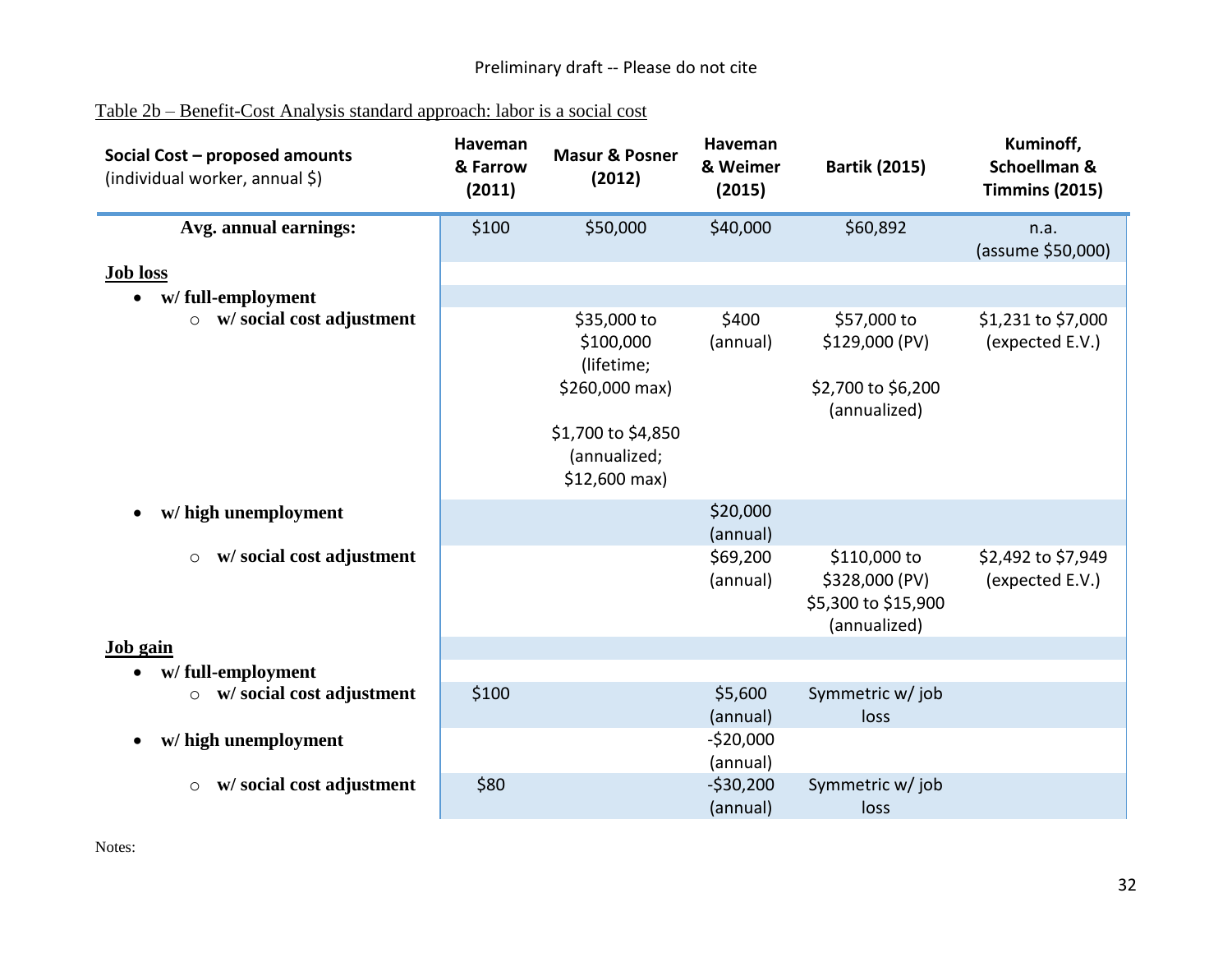#### Preliminary draft -- Please do not cite

- *Masur & Posner:* lifetime costs of unemployment: \$35,000, \$100,000, or max \$260,000. Calculated annualized value: 30 years at a 3% discount rate.
- *Haveman & Farrow*: social cost of labor is \$80 rather than market wage of \$100, based on a single example in the text to illustrate approach.
- *Haveman & Weimer*: Value of annual compensation, set to be zero w/full-employment, for direct comparisons with other studies. Calculations based on estimates in Table 4: job loss is counted in BCA as a negative social cost (i.e. social benefit). For example, from Table 4, w/ avg. earnings of \$40,000, if fullemployment, social cost  $= $45,600$  to hire the previously unemployed worker. If high unemployment, social costs is lower: \$9,800 to hire the same worker. Likewise for job loss: w/full-employment, social cost = -\$39,600 (a social benefit) if worker becomes unemployed. If high unemployment, social cost is much higher: \$29,200 if worker becomes unemployed.
- *Bartik*: Table 2. Range: 3% or 7% discount rates. Low value is for job reallocation, high value is for permanent unemployment. Reports standard errors. Calculated annualized value: 30 years at a 3% discount rate.
- *Kuminoff, Schoellman, & Timmins*: expected equivalent variation -- the annual payment to workers to compensate them for their loss. avg. annual earnings not reported, but their sample is from the CPS, ages 16+ if ever unemployed between Jan 2002 and Feb 2012. Reports standard errors.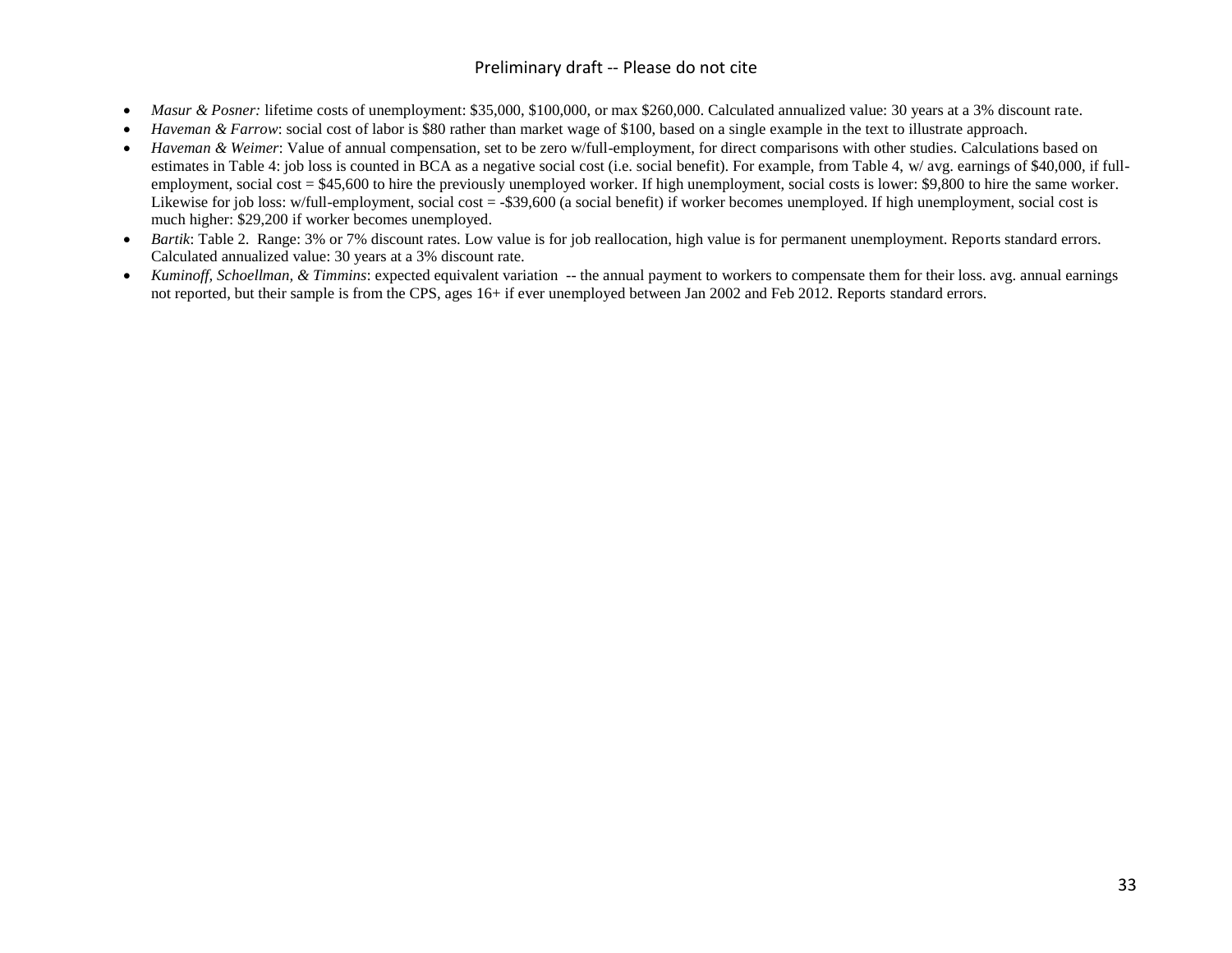### Table 3 – List of proposed social cost of labor adjustments

| <b>Welfare components</b><br>(Social Costs)  | Haveman<br>& Farrow<br>(2011) | Masur &<br><b>Posner</b><br>(2012) | <b>Bartik</b><br>(2012) | Haveman<br>&<br>Weimer<br>(2015) | <b>Bartik</b><br>(2015) | Kuminoff,<br>Schoellman<br>& Timmins<br>(2015) |
|----------------------------------------------|-------------------------------|------------------------------------|-------------------------|----------------------------------|-------------------------|------------------------------------------------|
| Individual / private                         |                               |                                    |                         |                                  |                         |                                                |
| Employed $\rightarrow$ Unemployed            |                               |                                    |                         |                                  |                         |                                                |
| Change in value of leisure                   |                               | $\sqrt{ }$                         |                         | $\sqrt{ }$                       | $\sqrt{ }$              |                                                |
| Change in earnings                           |                               |                                    |                         | $\sqrt{ }$                       | $\sqrt{ }$              | $\sqrt{ }$                                     |
|                                              |                               | \$100,000                          |                         |                                  | (earnings               |                                                |
|                                              |                               |                                    |                         |                                  | changes                 |                                                |
|                                              |                               |                                    |                         |                                  | are social              |                                                |
|                                              |                               |                                    |                         |                                  | benefits,               |                                                |
|                                              |                               |                                    |                         |                                  | but wage                |                                                |
|                                              |                               |                                    |                         |                                  | changes                 |                                                |
|                                              |                               |                                    |                         |                                  | are                     |                                                |
|                                              |                               |                                    |                         |                                  | transfers)              |                                                |
| Costs of working                             |                               | $\sqrt{ }$                         |                         | $\sqrt{ }$                       |                         | $\sqrt{ }$                                     |
| Job search costs                             |                               | $\sqrt{ }$                         |                         | $\sqrt{ }$                       |                         | V                                              |
| Change in future earnings (scarring effects) |                               | $\sqrt{ }$                         |                         | $\sqrt{ }$                       | $\sqrt{ }$              | $\sqrt{ }$                                     |
| Change in mortality risk                     |                               |                                    |                         |                                  |                         |                                                |
|                                              |                               | \$100,000                          |                         |                                  |                         |                                                |
| Change in physical & mental health           |                               |                                    |                         | $\sqrt{ }$                       | $\sqrt{ }$              |                                                |
| Change in homeownership                      |                               | $\sqrt{ }$                         |                         |                                  |                         | $\sqrt{ }$                                     |
| Change in health insurance                   |                               | $\sqrt{ }$                         |                         |                                  |                         |                                                |
| Subjective well-being                        |                               | $-$ \$60,000                       |                         | $\sqrt{ }$                       | $\sqrt{ }$              |                                                |
| Intrinsic benefits from working              |                               | $\sqrt{ }$                         |                         | $\sqrt{ }$                       |                         |                                                |
| Unemployed $\rightarrow$ Employed            |                               |                                    |                         | $\sqrt{ }$                       | $\sqrt{ }$              |                                                |
| Change in value of leisure                   | $\sqrt{ }$                    |                                    | $\sqrt{ }$              | $\sqrt{ }$                       | $\sqrt{ }$              |                                                |
| Change in earnings                           |                               |                                    | $\sqrt{ }$              | $\sqrt{ }$                       | $\sqrt{ }$              |                                                |
| Costs of working                             |                               |                                    |                         |                                  |                         |                                                |
| Job search costs                             |                               |                                    |                         | $\sqrt{ }$                       |                         |                                                |